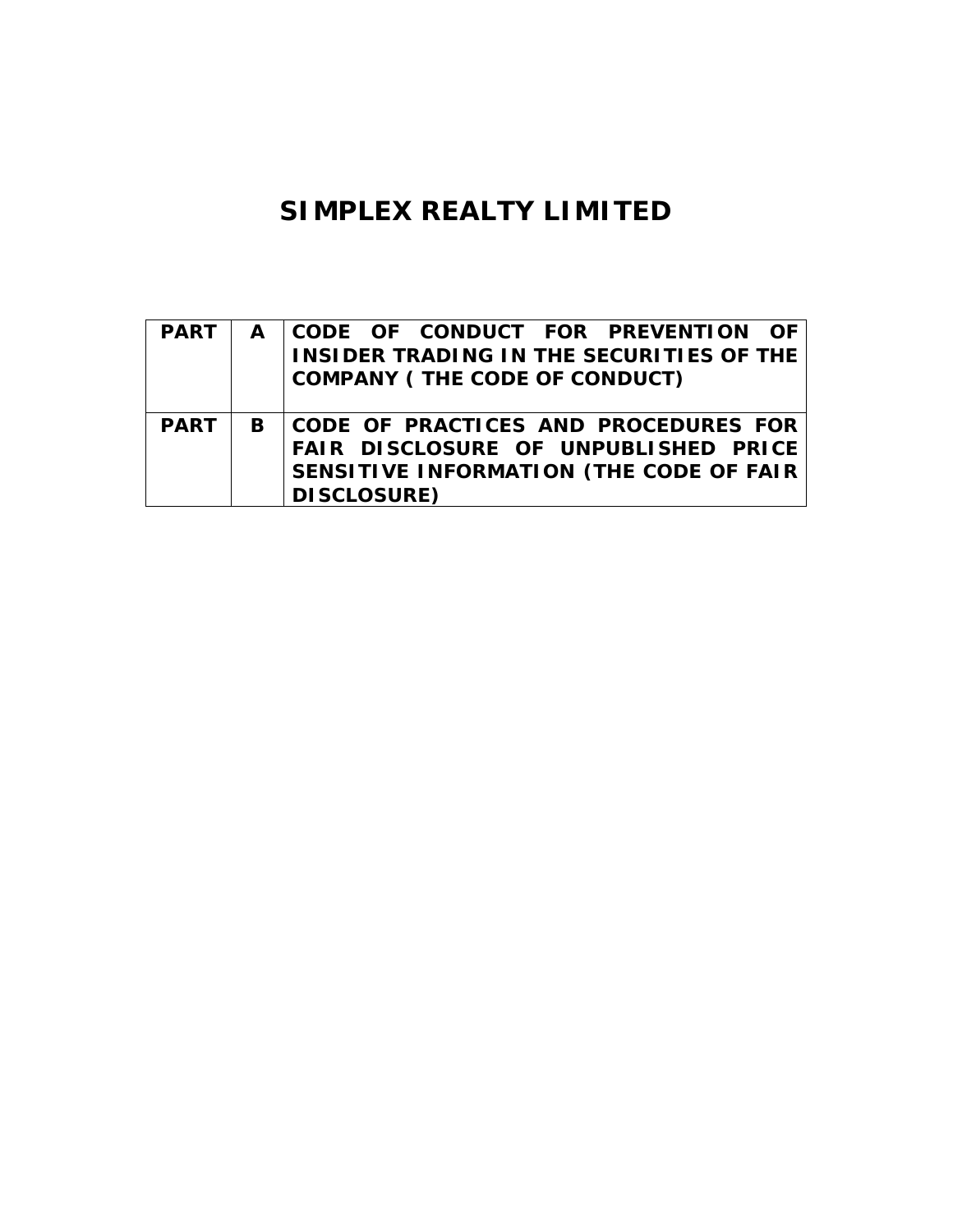## **CONTENTS**

|                                 | PART -A- INTERNAL CODE OF CONDUCT TO REGULATE, MONITOR AND REPORT<br><b>TRADING BY INSIDERS</b>                            |                |  |  |  |  |
|---------------------------------|----------------------------------------------------------------------------------------------------------------------------|----------------|--|--|--|--|
| Sr.<br>No.                      | <b>Topic</b>                                                                                                               | Page<br>No.    |  |  |  |  |
| <b>CHAPTER -I -INTRODUCTION</b> |                                                                                                                            |                |  |  |  |  |
| $\mathbf{1}$                    | Definitions and Interpretation                                                                                             | 2              |  |  |  |  |
| $\overline{2}$                  | Applicability                                                                                                              |                |  |  |  |  |
| 3                               | Policy and Obligations                                                                                                     |                |  |  |  |  |
|                                 | <b>CHAPTER -II - CONFIDENTIALITY OF PRICE SENSITIVE INFORMATION</b>                                                        |                |  |  |  |  |
| 4                               | Compliance Officer                                                                                                         | $\overline{7}$ |  |  |  |  |
| 5                               | Preservation of Unpublished Price Sensitive Information                                                                    | $\overline{7}$ |  |  |  |  |
|                                 | <b>CHAPTER III- TRADING RESTRICTIONS</b>                                                                                   |                |  |  |  |  |
| 6                               | Trading plan                                                                                                               | 10             |  |  |  |  |
| $\overline{7}$                  | Prevention of Misuse of Price Sensitive Information - Trading Window                                                       |                |  |  |  |  |
| 8                               | Minimum holding period                                                                                                     | 12             |  |  |  |  |
| 9                               | Pre-clearance of Trades                                                                                                    | 13             |  |  |  |  |
|                                 | <b>CHAPTER-IV-REPORTING</b><br><b>AND</b><br><b>DISCLOSURE</b><br><b>REQUIREMENTS</b><br><b>TRANSACTIONS IN SECURITIES</b> | <b>FOR</b>     |  |  |  |  |
| 10                              | <b>Disclosure</b>                                                                                                          | 15             |  |  |  |  |
| 11                              | Dissemination of Price Sensitive Information                                                                               | 16             |  |  |  |  |
|                                 | <b>CHAPTER- V - MISCELLANEOUS</b>                                                                                          |                |  |  |  |  |
| 12                              | Dealing in Securities by Designated Person and Immediate Relatives                                                         | 17             |  |  |  |  |
| 13                              | Maintenance of Structured Digital Database                                                                                 | 18             |  |  |  |  |
| 14                              | Mechanism for Prevention of Insider Trading                                                                                |                |  |  |  |  |
| 15                              | Penalty for contravention of Code of Conduct                                                                               | 19             |  |  |  |  |
|                                 | PART-B-CODE OF PRACTICES AND PROCEDURES FOR FAIR DISCLOSURE<br>OF UNPUBLISHED PRICE SENSITIVE INFORMATION                  | 20             |  |  |  |  |
|                                 | <b>FORMS AND ANNEXURES</b>                                                                                                 |                |  |  |  |  |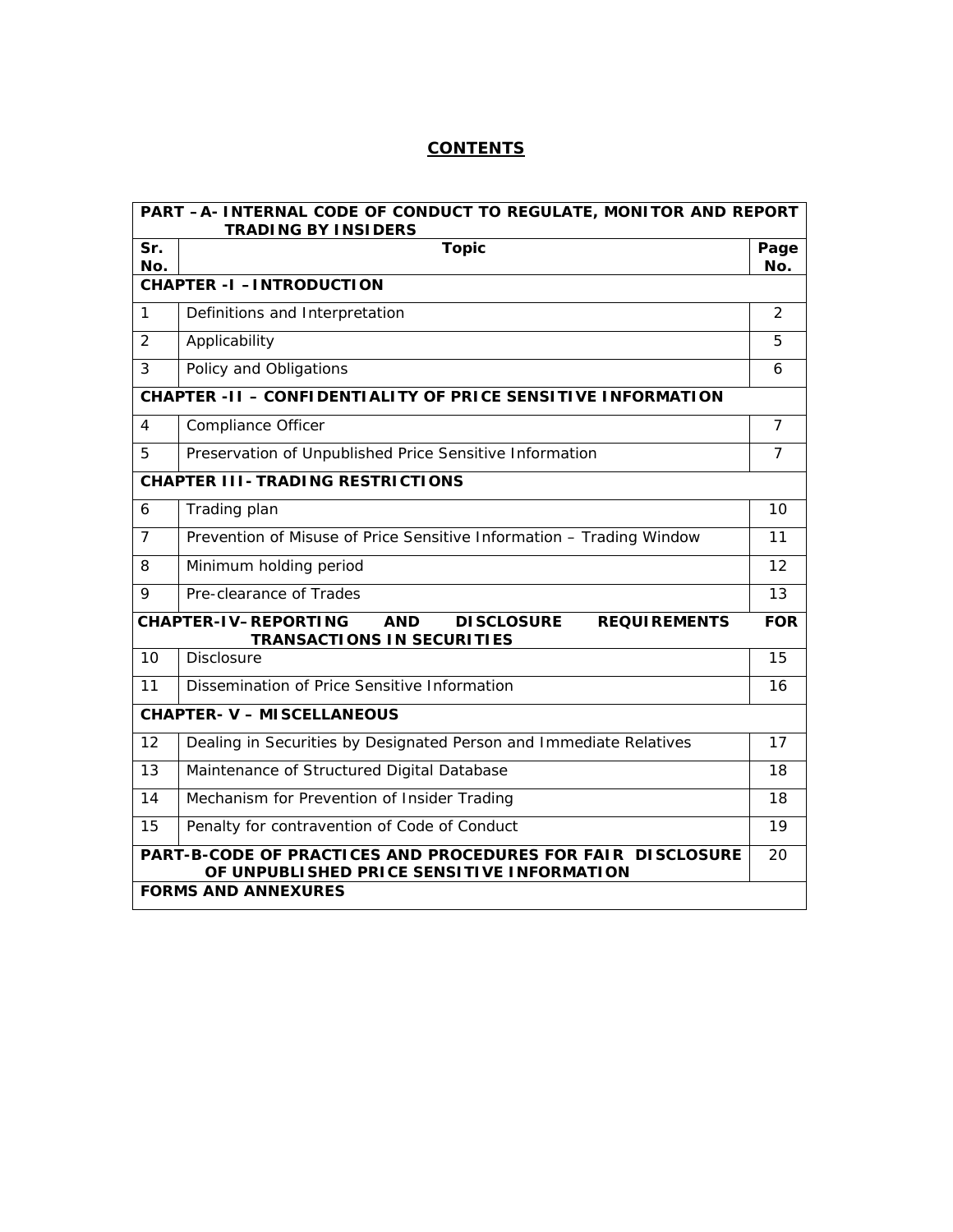#### **PART –A**

## **INTERNAL CODE OF CONDUCT TO REGULATE, MONITOR AND REPORT TRADING BY INSIDERS (THE CODE OF CONDUCT)**

#### *As revised and approved by the Board of Directors on 14th March, 2019*

## **CHAPTER – I**

## **INTRODUCTION**

Insider trading refers to trading in the securities of a company by its directors, employees or other persons so as to make a profit or avoid any loss, on the basis of unpublished price sensitive information known only to them and not to the general body of shareholders. This kind of profiteering by an insider, taking unfair advantage of unpublished price sensitive information available to him/her by virtue of his/her position or connection with the company, erodes investors' confidence in the integrity of the management of the company.

Any trading in the securities of Simplex Realty Limited (the Company) by its Directors / Officers, employees or other persons connected with the Company, based on unpublished price sensitive information, in their possession which can impact the price of the Company's securities, shall constitute insider trading.

In order to deal with insider trading in securities, the Securities and Exchange Board of India (SEBI) vide its notification dated  $15<sup>th</sup>$  January, 2015, had issued the SEBI (Prohibition of Insider Trading) Regulations, 2015 and further amended the same vide its notification dated 31st December, 2018, the SEBI (Prohibition of Insider Trading) (Amendment) Regulations, 2018 (the Regulations), which would come into force from  $1<sup>st</sup>$  April, 2019, to put in place a framework for prohibition of insider trading in securities and to strengthen the legal framework thereof.

As per Regulations 9 (1) and 8(1) of a Chapter IV of the PIT Regulations every listed company shall require to formulate a Code of Internal Procedures and Conduct for Regulating, Monitoring and Reporting of trading by insiders by adopting the minimum standards as set out in Schedule B to the PIT Regulations and also to formulate and publish on its website, Code of Practices and Procedures for Fair Disclosure of Unpublished Price Sensitive Information by adopting the minimum standards as set out in Schedule A to the Regulations.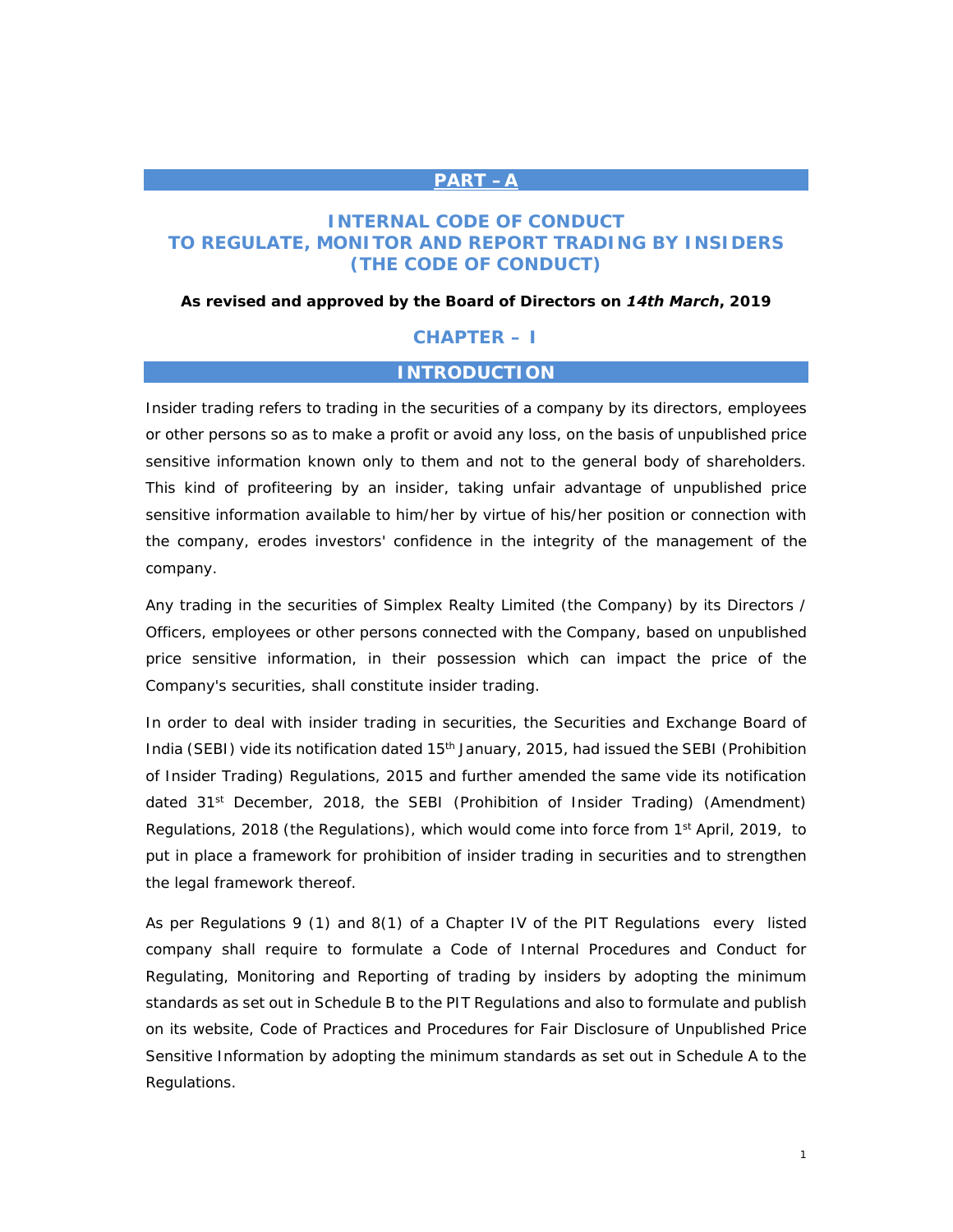Accordingly, the Board of Directors by passing circular resolution dated 12th March, 2019 has revised/amended its existing "Code of Conduct for Prohibition of Insider Trading, 2015" and adopted Internal Code of Conduct to Regulate, Monitor and Report trading by Insiders (**the Code of Conduct**) and Code of practices and Procedures for Fair Disclosure of Unpublished Price Sensitive Information (**the Code of Fair Disclosure**).

This revised Code of Conduct and Code of Fair Disclosure will be applicable from 1st April, 2019 and existing Code will be applicable upto 31<sup>st</sup> March, 2019. **1. DEFINITIONS AND INTERPRETATION**

- 1. **"Act"** means the Securities & Exchange Board of India Act, 1992 as may be amended from time to time.
- 2. **"Board"** means Board of Directors of the Company, Simplex Realty Limited
- 3. **"Code"** or **"Code of Conduct"** means this Code of Internal Procedures and Conduct for regulating, monitoring and reporting of trading by Insiders of the Company, including modifications made thereto from time-to-time.
- 4. **"Company"** means Simplex Realty Limited
- 5. **"Compliance Officer"** means Company Secretary of the Company or in absence of Company Secretary, any senior officer, designated so or in absence of both, the Executive Director or such other senior officer, who is financially literate and is capable of appreciating requirements of legal and regulatory compliance under these regulations and who shall be responsible for compliance of policies, procedures, maintenance of records, monitoring and adherence to the rules for preservation of unpublished price sensitive information, monitoring of trades and the implementation of the codes specified in this Code of Conduct and Compliance officer shall function and carry out his responsibilities under the overall supervision of the Board of Directors of the Company.

*Explanation – for the purpose of this regulation "financial literate" shall mean a person, who has ability to read and understand basic financial statement like Balance Sheet, Statement of Profit and Loss, Cash Flow statement etc.*

#### 6. **"Connected Person"** means –

(i) Any person who is or has during the six months prior to the concerned act been associated with a Company, directly or indirectly, in any capacity including by reason of frequent communication with its officers or by being in any contractual, fiduciary or employment relationship or by being a director, officer or an employee of the Company or holds any position including a professional or business relationship between himself and the Company whether temporary or permanent, that allows such person, directly or indirectly, access to unpublished price sensitive information or is reasonably expected to allow such access.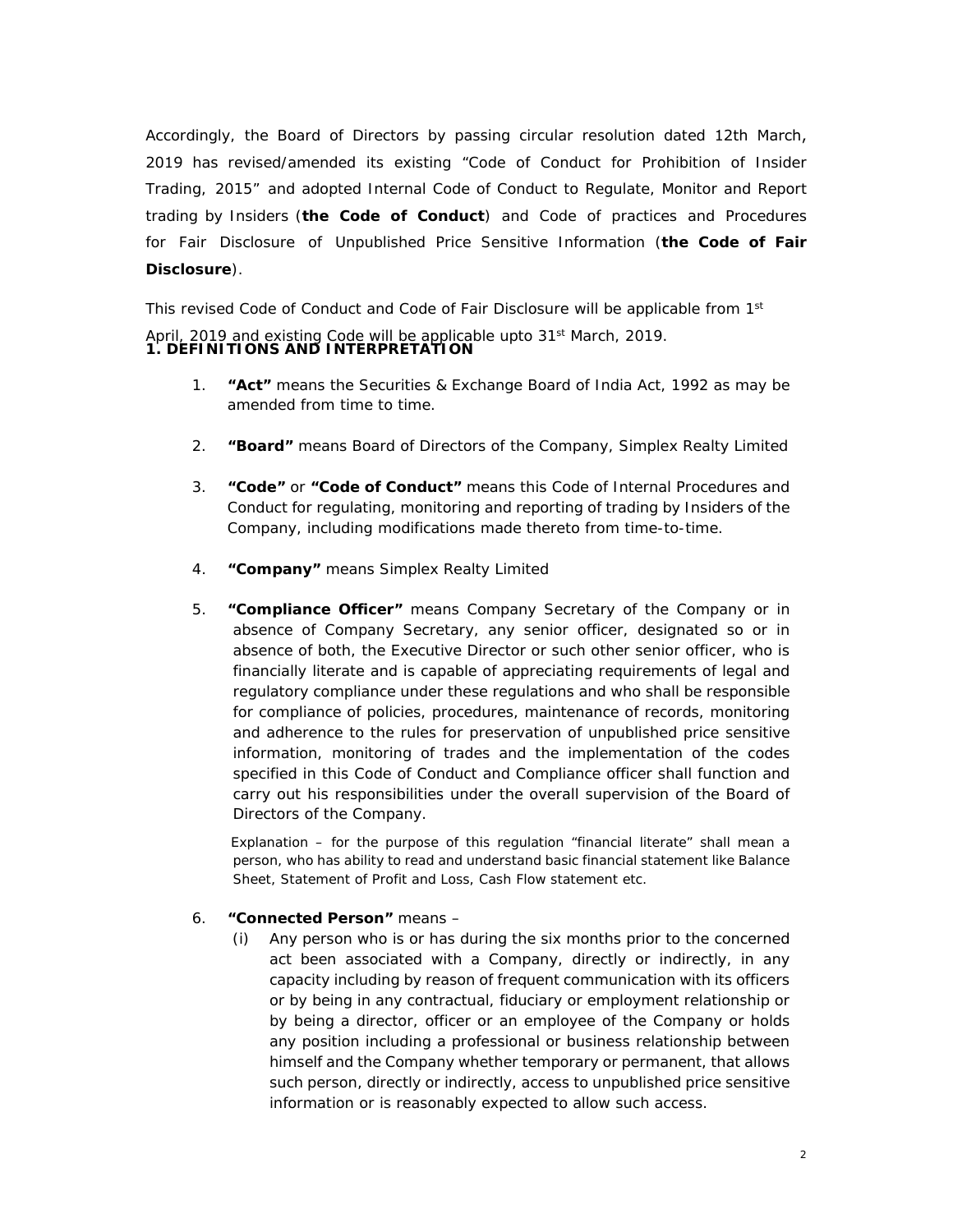- (ii) Without prejudice to the generality of the foregoing, the persons falling within the following categories shall be deemed to be connected persons unless the contrary is established,
	- a An immediate relative of connected persons specified in clause (i); or
	- b A holding company or associate company or subsidiary company; or
	- c An intermediary as specified in section 12 of the Act or an employee or director thereof; or
	- d An investment company, trustee company, asset management company or an employee or director thereof; or
	- e An official of a stock exchange or of clearing house or corporation; or
	- f A member of board of trustees of a mutual fund or a member of the board of directors of the asset management company of a mutual fund or is an employee thereof; or
	- g A member of the board of directors or an employee, of a public financial institution as defined in section 2 (72) of the Companies Act, 2013; or
	- h An official or an employee of a self-regulatory organization recognised or authorized by the Board; or
	- i A banker of the company; or
	- j A concern, firm, trust, Hindu undivided family, company or association of persons wherein a director of a company or his immediate relative or banker of the company, has more than ten per cent. of the holding or interest;

## 7. **"Designated Person"** means –

- (i) Every Promoter and promoter group and all Directors whether executive, non-executive or independent;
- (ii) Employees in the category of Key Managerial Personnel;
- (iii) Permanent invitees/invitees to the Board meeting and committee meetings;
- (iv) Employees in the cadre of Assistant / Associate Vice President and above;
- (v) All employees of General Manager cadre and above in all other Departments of the Company;
- (vi) Personal assistant/secretary to all the above persons;
- (vii) All other employees of the Company and its material subsidiaries and associate companies, irrespective of their cadre working in accounts, finance, information technology, treasury, taxation departments, secretarial, legal and compliance departments, internal audit department, business / investor's relations and corporate communications department, and chief executive officer / managing director's office and chairman's office;
- (viii) Persons employed on contract basis and performing similar roles or having similar responsibilities as persons mentioned in (ii), (iii) and (vi) above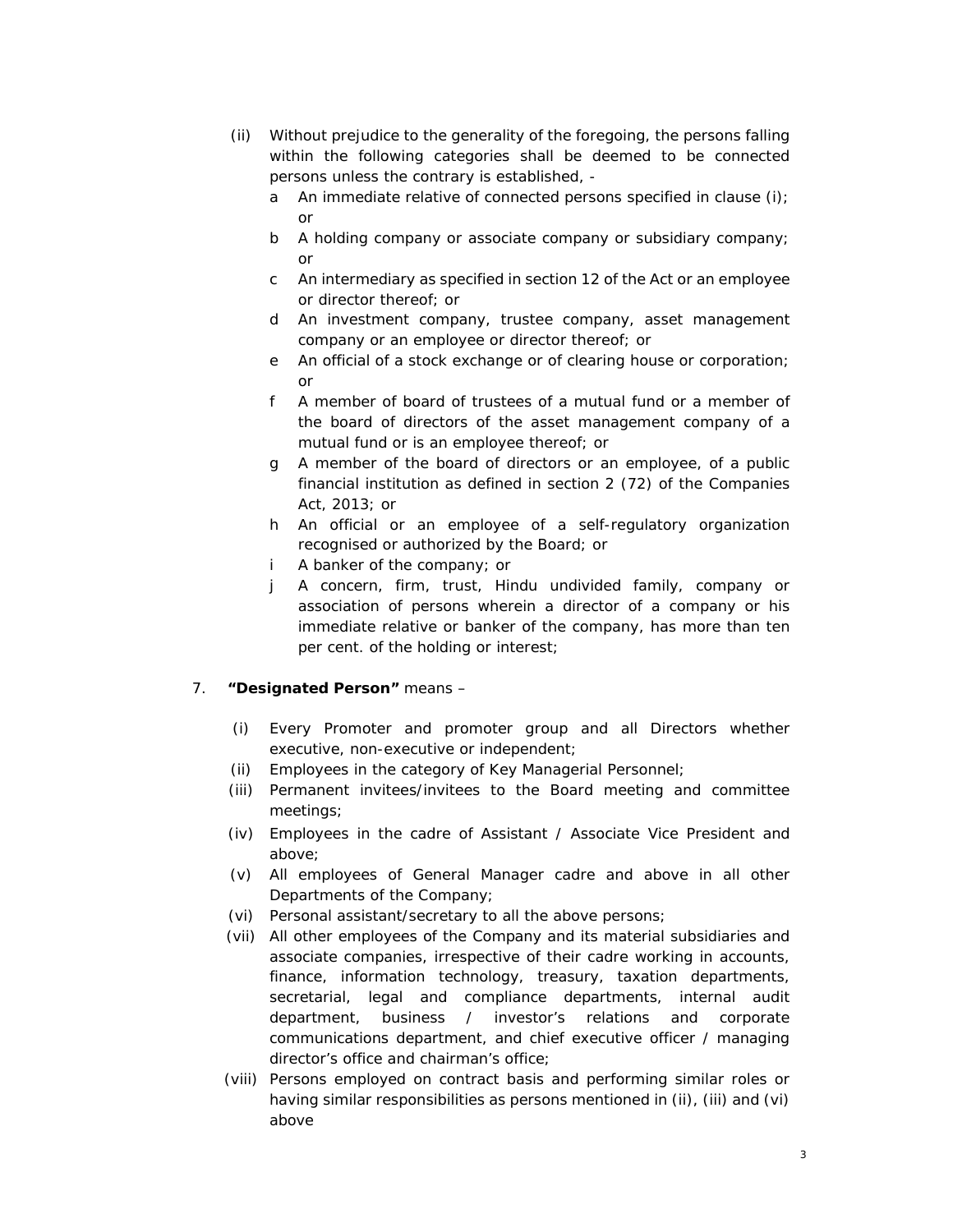- (ix) And such other persons as may be notified by the Compliance Officer as per direction of the Board considering the objectives of the Code
- (x) Immediate Relatives of all the above persons
- 8. **"Dealing in Securities"** means an act of subscribing to, buying, selling or agreeing to subscribe to, buy sell or deal in the securities of the Company.
- 9. **"Generally available information"** means information that is accessible to the public on a non-discriminatory basis;
- 10. **"Immediate relative"** means a spouse of a person, and includes parent, sibling, and child of such person or of the spouse, any of whom is either dependent financially on such person, or consults such person in taking decisions relating to trading in securities;
- 11. **"Insider"** means any person who is:
	- i a connected person; or
	- ii in possession of or having access to unpublished price sensitive information;
- 12. **"Key Managerial Personnel"** means person as defined in Section 2(51) of the Companies Act, 2013.
- 13. "**Legitimate purpose**" shall include sharing of unpublished price sensitive information in the ordinary course of business by an insider with partner(s), collaborator(s), lender(s), customer(s), supplier(s), merchant banker(s), legal adviser(s), auditors, insolvency professional(s) or other adviser(s) or consultant(s), provided that such sharing has not been carried out to evade or circumvent the prohibitions of these regulations.
- 14. **"Promoter"** and **"Promoter Group"** shall have the meaning assigned to it under the Securities and Exchange Board of India (Issue of Capital and Disclosure Requirements) Regulations, 2018 or any modification thereof;
- 15. **"Regulations"** means the Securities and Exchange Board of India (Prohibition of Insider Trading), Regulations 2015 and any amendments thereto.
- 16. **"Securities"** shall have the meaning assigned to it under the Securities Contracts (Regulation) Act, 1956 (42 of 1956) or any modification thereof except units of a mutual fund;
- 17. **"Specified"** means specified by the Board in writing;
- 18. **"Takeover regulations"** means the Securities and Exchange Board of India (Substantial Acquisition of Shares and Takeovers) Regulations, 2011 and any amendments thereto;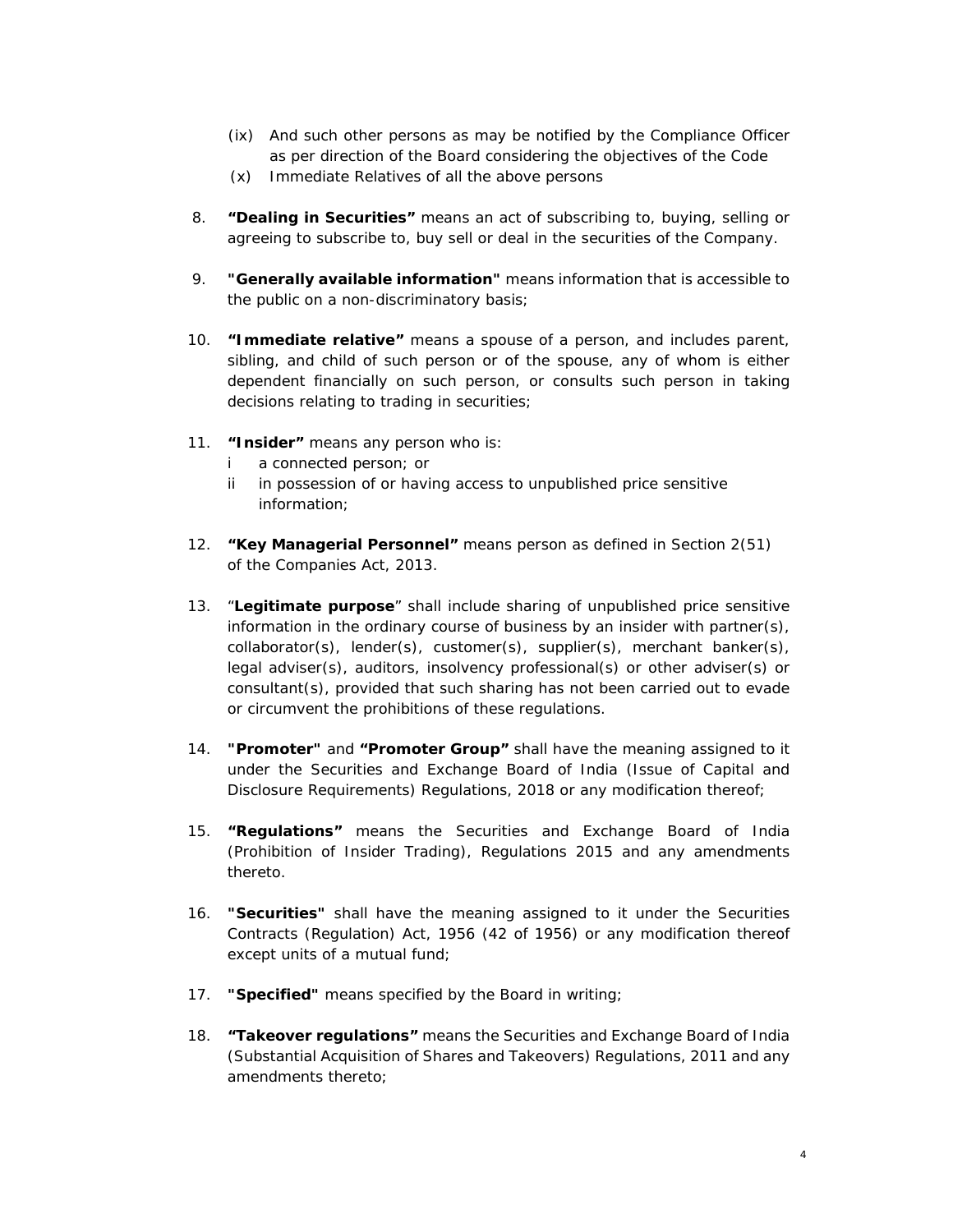- 19. **"Trading"** means and includes subscribing, buying, selling, dealing, or agreeing to subscribe, buy, sell, deal in any securities, and "trade" shall be construed accordingly;
- 20. **"Trading day"** means a day on which the recognized stock exchanges are open for trading;
- 21. **"Trading Window"** means the period during which, trading in the Company's shares by insiders shall be permissible.
- 22. **"Unpublished Price Sensitive Information (UPSI)"** means any information, relating to a company or its securities, directly or indirectly, that is not generally available which upon becoming generally available, is likely to materially affect the price of the securities and shall, ordinarily including but not restricted to, information relating to the following: –.
	- (i) financial results;
	- (ii) dividends;
	- (iii) change in capital structure;
	- (iv) mergers, de-mergers, acquisitions, delistings, disposals and expansion of business and such other transactions;
	- (v) changes in key managerial personnel; and
- 23. **"Whistle Blower"** means an employee who reports instance of leak of price sensitive information under this Policy.

Words and expressions used and not defined in these Code of Conduct but defined in the Securities and Exchange Board of India Act, 1992 (15 of 1992), the Securities Contracts (Regulation) Act, 1956 (42 of 1956), the Depositories Act, 1996 (22 of 1996) or the Companies Act, 2013 (18 of 2013) and rules and regulations made thereunder shall have the meanings respectively assigned to them in those legislation.

This Code of Conduct can be modified/amended/altered only by Board of Directors of the Company. But in case of any statutory modification or amendment or alteration of the provisions of Securities and Exchange Board of India (Prohibition of Insider Trading), Regulations 2015, the newly modified/amended/altered provisions of the Regulation shall be deemed to be implemented in the Code immediately with effect from the date of the statutory notification for modification or amendment or alteration etc.

## **2. APPLICABILITY**

This Code shall be applicable to Promoters including member(s) of Promoter group, all the Directors, Designated Persons, and Concerned Advisers/Consultants/Retainers of the Company and Connected Persons as defined herein above.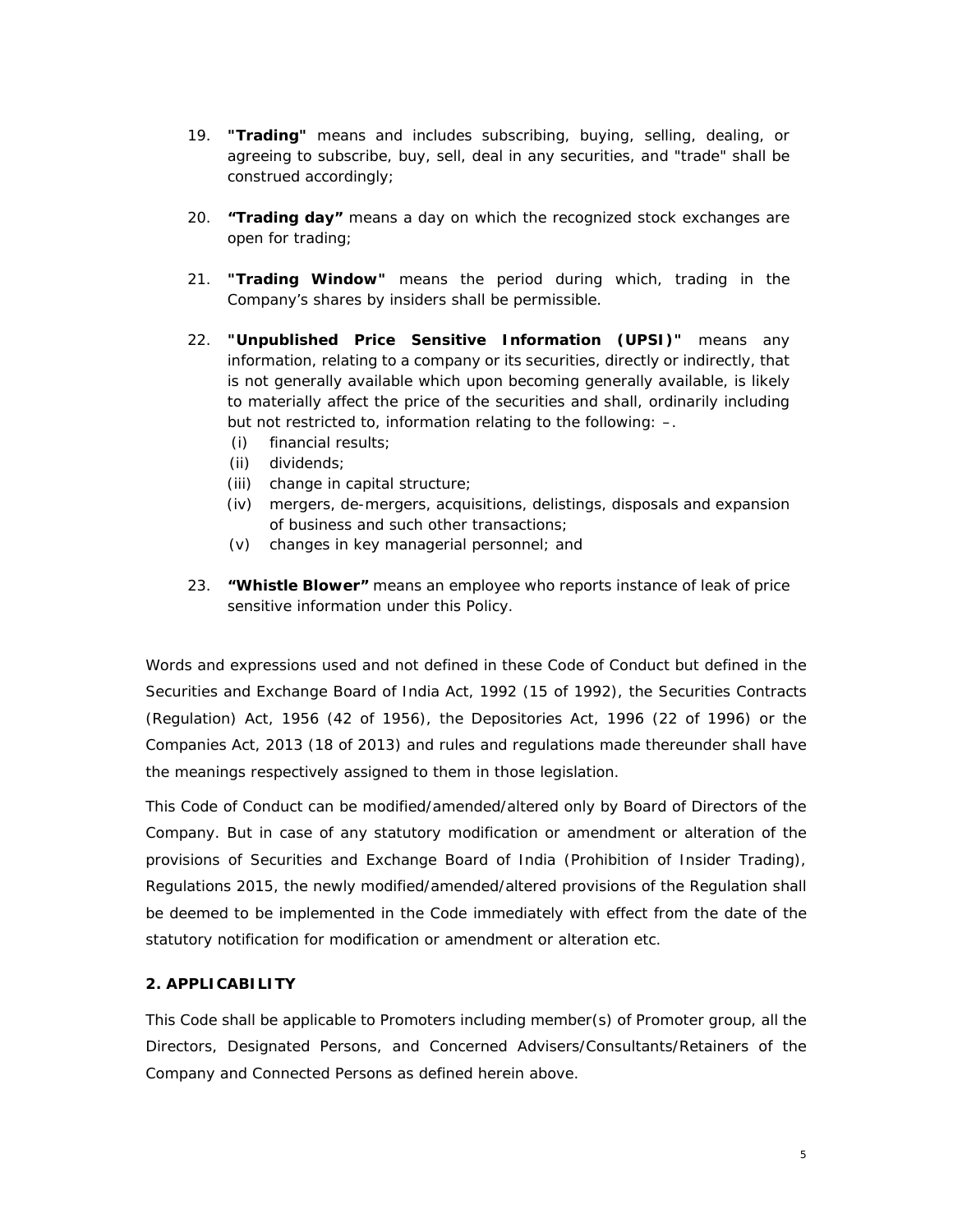### **3. POLICY AND OBLIGATIONS**

The Company endeavors to preserve the confidentiality of Unpublished Price Sensitive Information ("UPSI") and to prevent misuse of such information. The Company is committed to transparency and fairness in dealing with all stakeholders and in ensuring adherence to all laws and regulations.

Every Designated Persons, Promoters and Insiders has a duty to safeguard the confidentiality of all such UPSI obtained in the course of his or her work at the Company.

No Designated Persons, Promoters and Insiders shall use his or her position or knowledge of the Company to gain personal benefit or to provide benefit to any third party.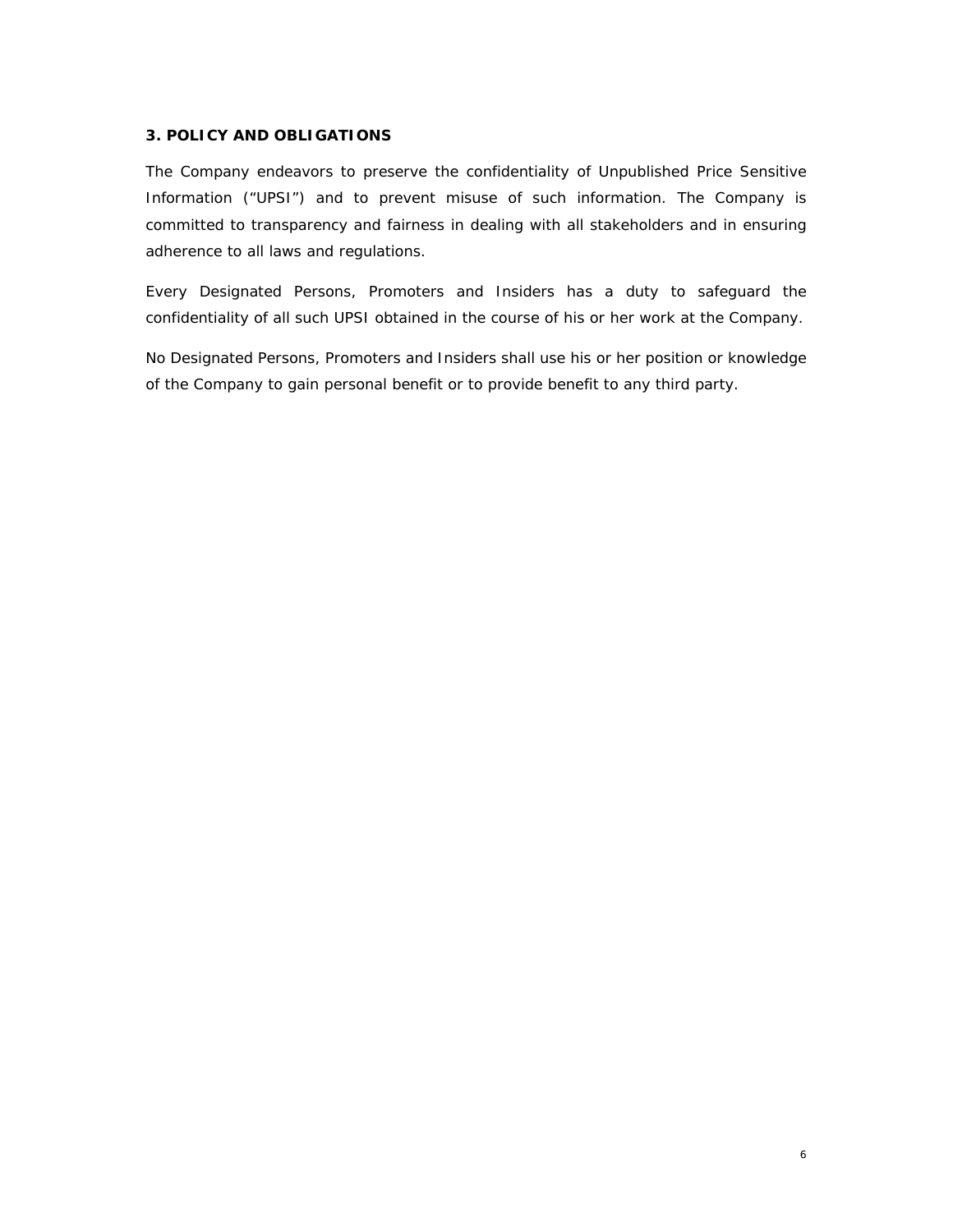## **CHAPTER –II**

## **CONFIDENTIALITY OF PRICE SENSITIVE INFORMATION**

#### **4. COMPLIANCE OFFICER**

- 4.1 The Compliance Officer shall be responsible for compliance of policies, procedures, maintenance of records, monitoring adherence to the rules for the preservation of unpublished price sensitive information, monitoring of trades and the implementation of the Code of Conduct, as specified in the Regulations under the overall supervision of the Board of Directors of the Company.
- 4.2 The Compliance Officer shall maintain the records of all the declarations in the appropriate form given by the Promoters/ Directors/ Designated Persons /Officers/other employees/ Insiders of the Company for a minimum period of five years and any changes made therein.
- 4.3 The Compliance Officer shall assist all the employees in addressing any clarifications regarding the Securities and Exchange Board of India (Prohibition of Insider Trading) Regulations, 2015 as amended from time to time and the Company's Code of Conduct.
- 4.4 The Compliance Officer shall be responsible for setting forth policies, procedures, maintenance of records, monitoring adherence to the rules for the preservation of UPSI, pre-clearance of trades of Designated Persons', monitoring of trades, placing effective system of internal control including maintaining of list of personnel with whom UPSI is shared on need to know basis and the implementation of the Company's Code of Conduct under the overall supervision of the Board of the Company to prevent leakage of UPSI and insider trading.
- 4.5 The Compliance Officer shall report on insider trading to the Board and to the Chairman of the Audit Committee on annual basis.

## **5.PRESERVATION OF CONFIDENTIALITY OF UPSI / CONFIDENTIAL INFORMATION**

5.1 Designated Persons/ Insiders and their immediate relatives shall not communicate, provide, or allow access to any Unpublished Price Sensitive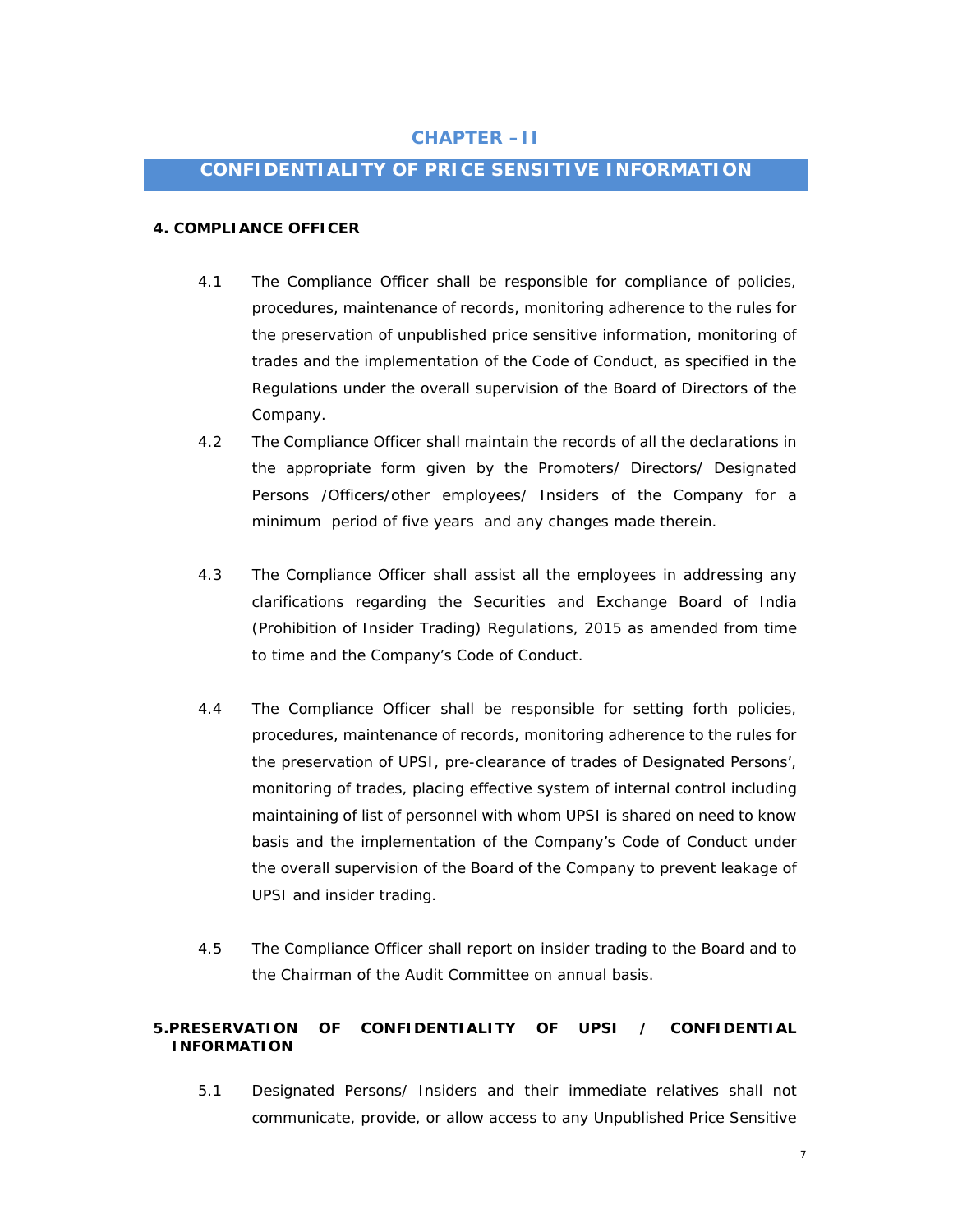Information, relating to a Company or securities listed or proposed to be listed, to any person including other Designated Persons/ Insiders except where such communication is in furtherance of legitimate purposes, performance of duties or discharge of legal obligations.

- 5.2 All information shall be handled within the Company on a need-to-know basis and no UPSI shall be communicated to any person except in furtherance of the insider's legitimate purposes, performance of duties or discharge of his legal obligations.
- 5.3 No person shall procure from or cause the communication by any Designated Persons/ Insider of UPSI, relating to a Company or securities listed or proposed to be listed, except in furtherance of legitimate purposes, performance of duties or discharge of legal obligations.
- 5.4 Notwithstanding anything contained in this regulation, an UPSI may be communicated, provided, allowed access to or procured, in connection with a transaction that would:–
	- 5.4.1 entail an obligation to make an open offer under the takeover regulations where the Board of Directors of the Company is of informed opinion that the proposed transaction is in the best interests of the Company;
	- 5.4.2 not attract the obligation to make an open offer under the takeover regulations but where the Board of Directors of the Company is of informed opinion that the proposed transaction is in the best interests of the company and the information that constitute UPSI is disseminated to be made generally available at least 2 (two) trading days prior to the proposed transaction being effected in such form as the Board of Directors may determine.

However, the Board of Directors shall require the parties to execute agreements to contract confidentiality and non-disclosure obligations on the part of such parties and such parties shall keep information so received confidential, except for the limited purpose and shall not otherwise trade in securities of the Company when in possession of Unpublished Price Sensitive Information.

5.5 The Company has put in place policies and procedures (hereinafter referred as Chinese Walls) to manage UPSI and prevent the inadvertent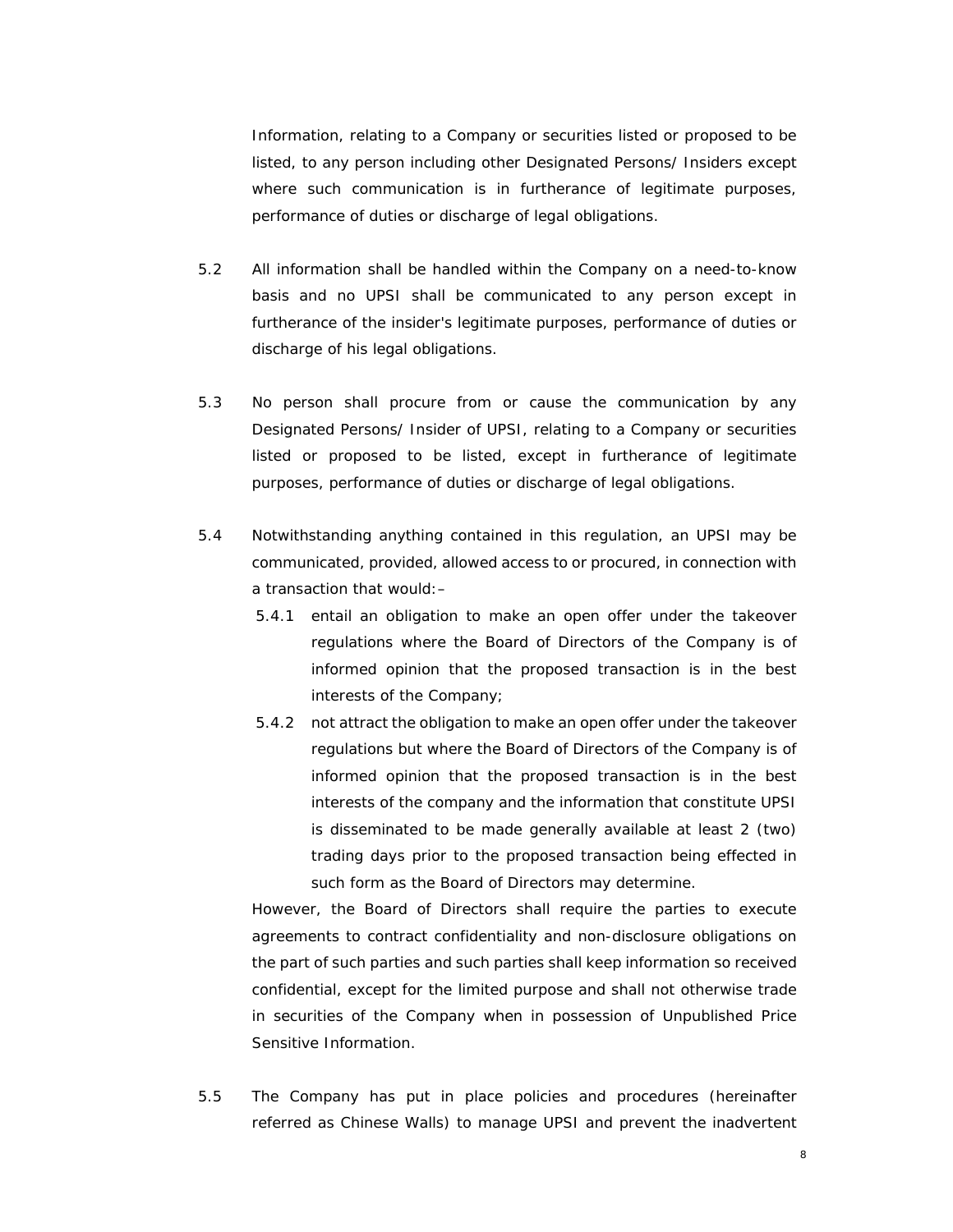spread and misuse of UPSI. The Chinese Walls are designed to curb on passing of UPSI. Employees, who are in possession of UPSI, have a responsibility to ensure that UPSI should not be shared or disclosed to any persons except their legal obligations. All non-public information directly / indirectly received by any employee should immediately be reported to the head of the department. Management shall ensure that appropriate policies, procedures and physical arrangements are implemented for the relevant businesses and that these are complied with by all affected employees. Local policies should address not only the maintenance of Chinese Walls and how these implemented and controlled but also procedures for crossing the wall. The establishment of Chinese Walls is not intended to suggest that within Insider areas material, confidential information can circulate freely. Within Insider areas, the 'need-to-know' policy is fully in effect.

5.6 Confidential Information / UPSI shall be kept with adequate security.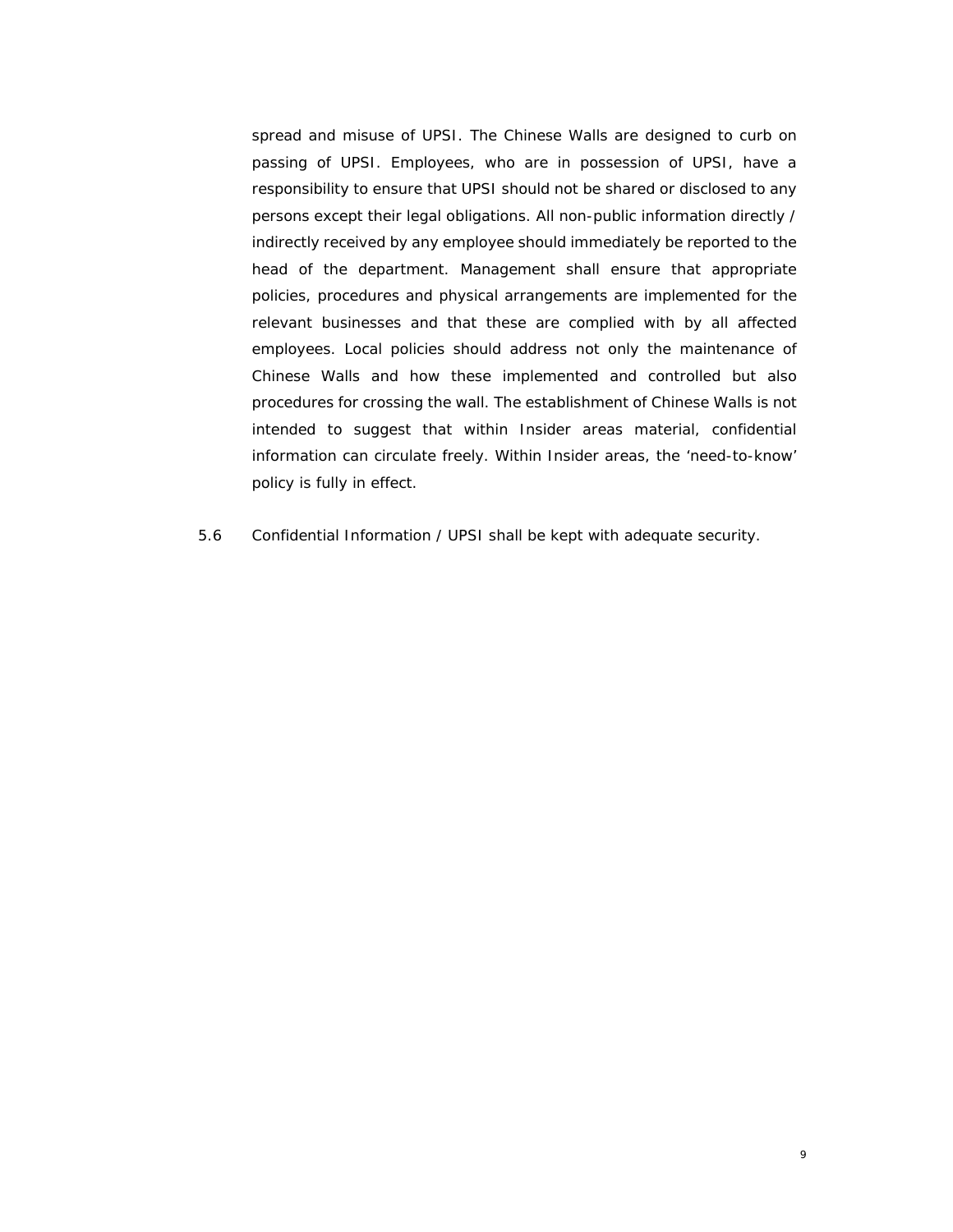## **CHAPTER – III**

## **TRADING RESTRICTIONS**

#### **6. TRADING PLAN**

6.1 A Designated Person or any Insider shall be entitled, at his option, to formulate a trading plan for dealing in securities of the Company and present it to the Compliance Officer for approval and public disclosure pursuant to which trades may be carried out with such plan.

Such trading plan shall:

- (i) not entail commencement of trading on behalf of the Insider earlier than six months from the public disclosure of the plan;
- (ii) not entail trading for the period between the twentieth trading day prior to the last day of any financial period for which results are required to be announced by the issuer of the securities and the second trading day after the disclosure of such financial results;
- (iii) entail trading for a period of not less than twelve months;
- (iv) not entail overlap of any period for which another trading plan is already in existence;
- (v) set out either the value of trades to be effected or the number of securities to be traded along with the nature of the trade and the intervals at, or dates on which such trades shall be effected; and
- (vi) not entail trading in securities for market abuse
- 6.2 The Compliance Officer shall review such trading plan to assess whether the plan would have any potential for violation of the Company's Code of Conduct and the Regulations and shall be entitled to seek such express undertakings as may be necessary to enable such assessment and to approve and monitor the implementation of the plan.
- 6.3 The trading plan once approved shall be irrevocable and the Designated Person and/or Insider shall mandatorily have to implement the plan, without being entitled to either deviate from it or to execute any trade in the securities outside the scope of the trading plan.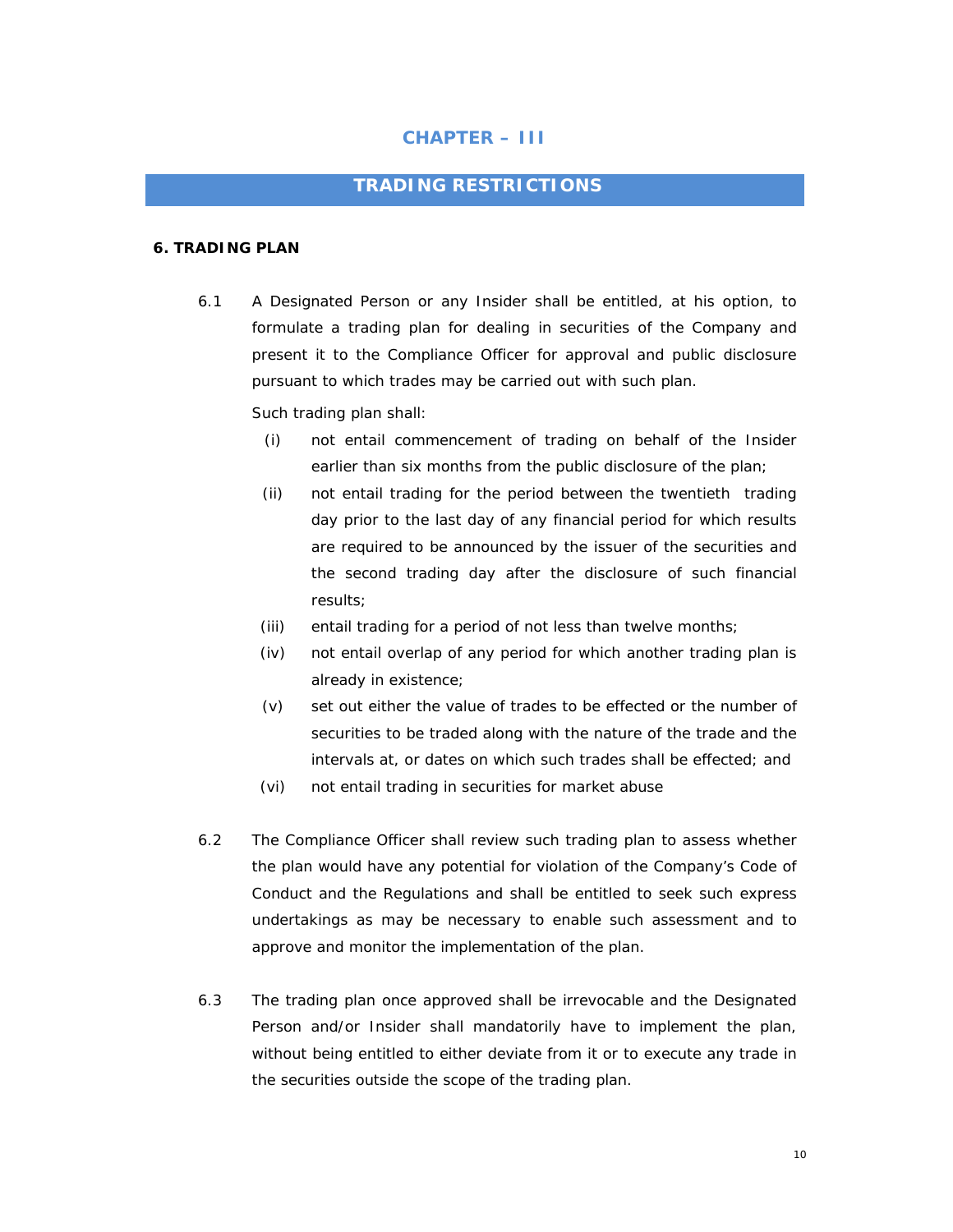However, the implementation of the trading plan shall not be commenced, if any UPSI in possession of the Designated Person and/or Insider at the time of formulation of the plan has not become generally available at the time of the commencement of implementation and in such event the Compliance Officer shall confirm that the commencement ought to be deferred until such UPSI becomes generally available information so as to avoid a violation of sub-regulation (1) of regulation 8.

6.4 Upon approval of the trading plan, the Compliance Officer shall notify the plan to the stock exchanges on which the securities are listed.

### **7. PREVENTION OF MISUSE OF "PRICE SENSITIVE INFORMATION"**

7.1 All Directors/Officers and Designated Employees of the Company shall be subject to trading restrictions as enumerated below.

#### 7.2 **Trading Window**

- 7.2.1 The Trading Window shall be closed ordinarily but not restricted to, when information relating UPSI is made generally available by the Company. The Trading Window shall be opened 48 (Fortyeight) hours after the UPSI is made generally available by the Company.
- 7.2.2 The Trading Window shall be, *inter-alia* closed at the time of:

|    | Details of                                                                                                                           | Period of Closure of Window                                                                                                     |                                                                                            |  |
|----|--------------------------------------------------------------------------------------------------------------------------------------|---------------------------------------------------------------------------------------------------------------------------------|--------------------------------------------------------------------------------------------|--|
|    | Unpublished                                                                                                                          | <b>Commencing From</b>                                                                                                          | <b>Ending On</b>                                                                           |  |
|    | <b>Information</b>                                                                                                                   |                                                                                                                                 |                                                                                            |  |
| a  | $\sigma$ f<br><b>Declaration</b><br>Financial<br><b>Results</b><br>(Quarterly/Half Yearly/                                           | $1^{\rm st}$<br>day of the month<br>immediately<br>following<br>the end of quarter/ Half                                        | 48<br>hours after the<br>information has been<br>Generally Available by                    |  |
|    | Annual)                                                                                                                              | Year/ Annual)                                                                                                                   | the Company                                                                                |  |
| b  | $\sigma$ f<br>Declaration<br>Dividends (interim and<br>final)                                                                        | 7 days before the Board<br>Meeting                                                                                              | 48 hours after the<br>information has been<br>Generally Available by<br>the Company        |  |
| C. | in<br>capital<br>Change<br>structure                                                                                                 | Date of Issue of Notice/<br>Agenda of the Board<br>Meeting or<br>intimation<br><b>Stock</b><br>Exchange<br>whichever is earlier | 48 hours after the<br>information has been<br>Generally Available by<br>the Company        |  |
| d  | Mergers, de-mergers,<br>acquisitions,<br>delisting's, disposals<br>and expansion<br>of<br>business and<br>such<br>other transactions | Date of Issue of Notice/<br>Agenda of the Board<br>Meeting or<br>intimation<br>Stock Exchange<br>whichever is earlier           | hours after<br>48.<br>the<br>information has been<br>Generally Available by<br>the Company |  |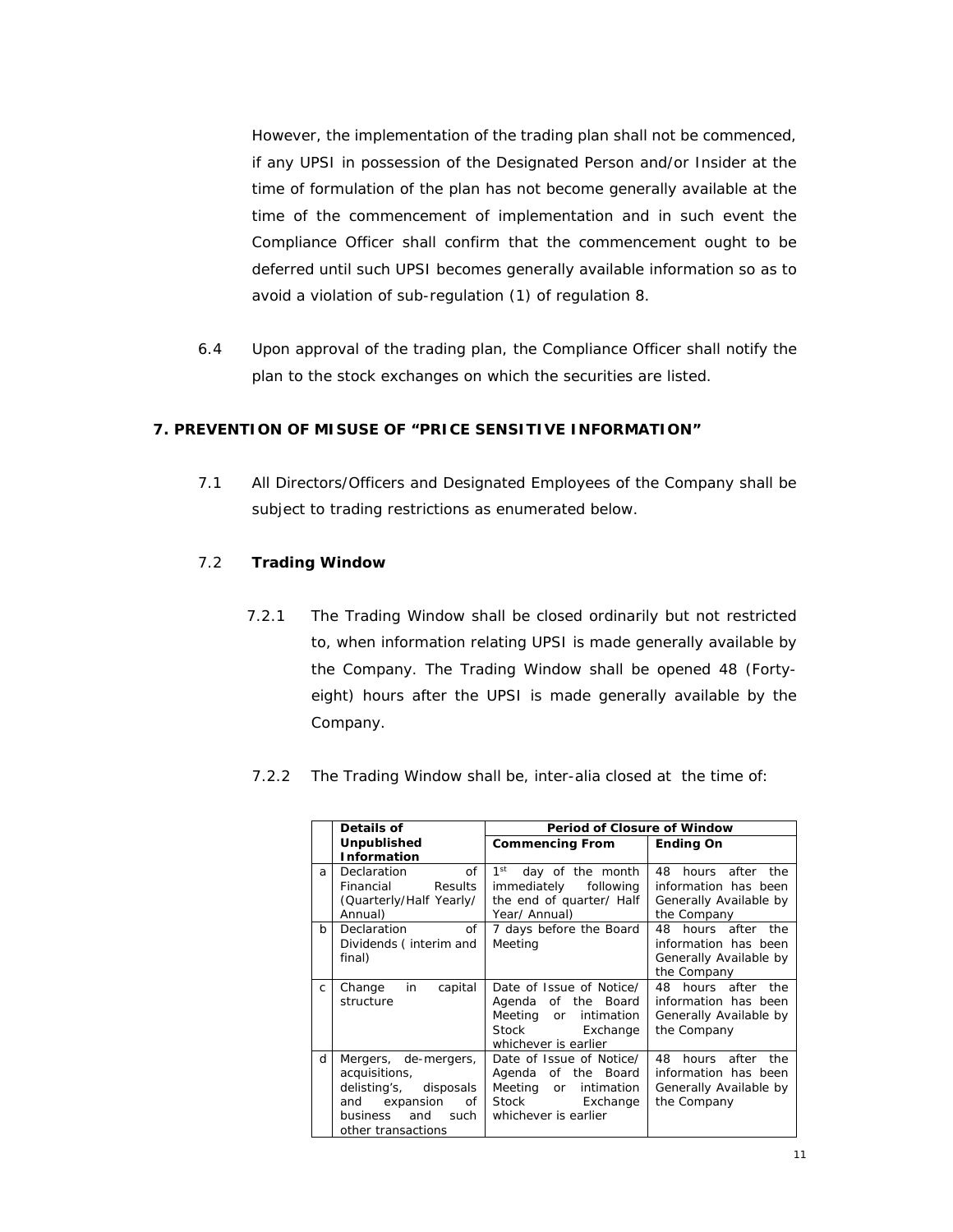|   | Key<br>Changes<br>in.<br>Managerial Personnel                           | Date of Issue of Notice/<br>Agenda of the Board<br>Meeting or intimation<br>Stock Exchange<br>whichever is earlier    | 48 hours after the<br>information has been<br>Generally Available by<br>the Company |
|---|-------------------------------------------------------------------------|-----------------------------------------------------------------------------------------------------------------------|-------------------------------------------------------------------------------------|
| g | in<br>Material<br>events<br>accordance with<br>the<br>listing agreement | Date of Issue of Notice/<br>Agenda of the Board<br>Meeting or intimation<br>Stock<br>Exchange<br>whichever is earlier | 48 hours after the<br>information has been<br>Generally Available by<br>the Company |

- 7.2.3 During closure of Trading Window, Designated Persons shall not trade in the securities of the Company.
- 7.2.4 The Trading Window shall also be applicable to any person having contractual or fiduciary relation with the Company, such as Auditors, Accountancy Firms, Law Firms, Analysts, Consultants etc., Assisting or Advising the Company.
- 7.2.5 All Directors/Officers/Designated Persons of the Company shall conduct all their dealings in the securities of the Company only when the Trading Window is open and shall not deal in any transaction involving the purchase or sale of the Company's securities during the periods when the Trading Window is closed or during any other period as may be specified by the Company from time to time.

#### **8. MINIMUM HOLDING PERIOD**

- 8.1 The Designated Persons/ any Insider who buy or sell securities of the Company shall not enter into an opposite transaction during the next 6 (six) months following the prior transaction ("Opposite Transaction"). However, the restriction on Opposite Transaction shall not apply to:
	- 8.1.1 the exercise of options granted under ESOP Scheme announced by the Company from time to time;
	- 8.1.2 the sale of shares acquired under ESOP Scheme, provided that the Designated Person/ any Insider is not in possession of UPSI at the time of such sale. However, once the shares acquired under the ESOP Scheme are sold by the person, any subsequent purchase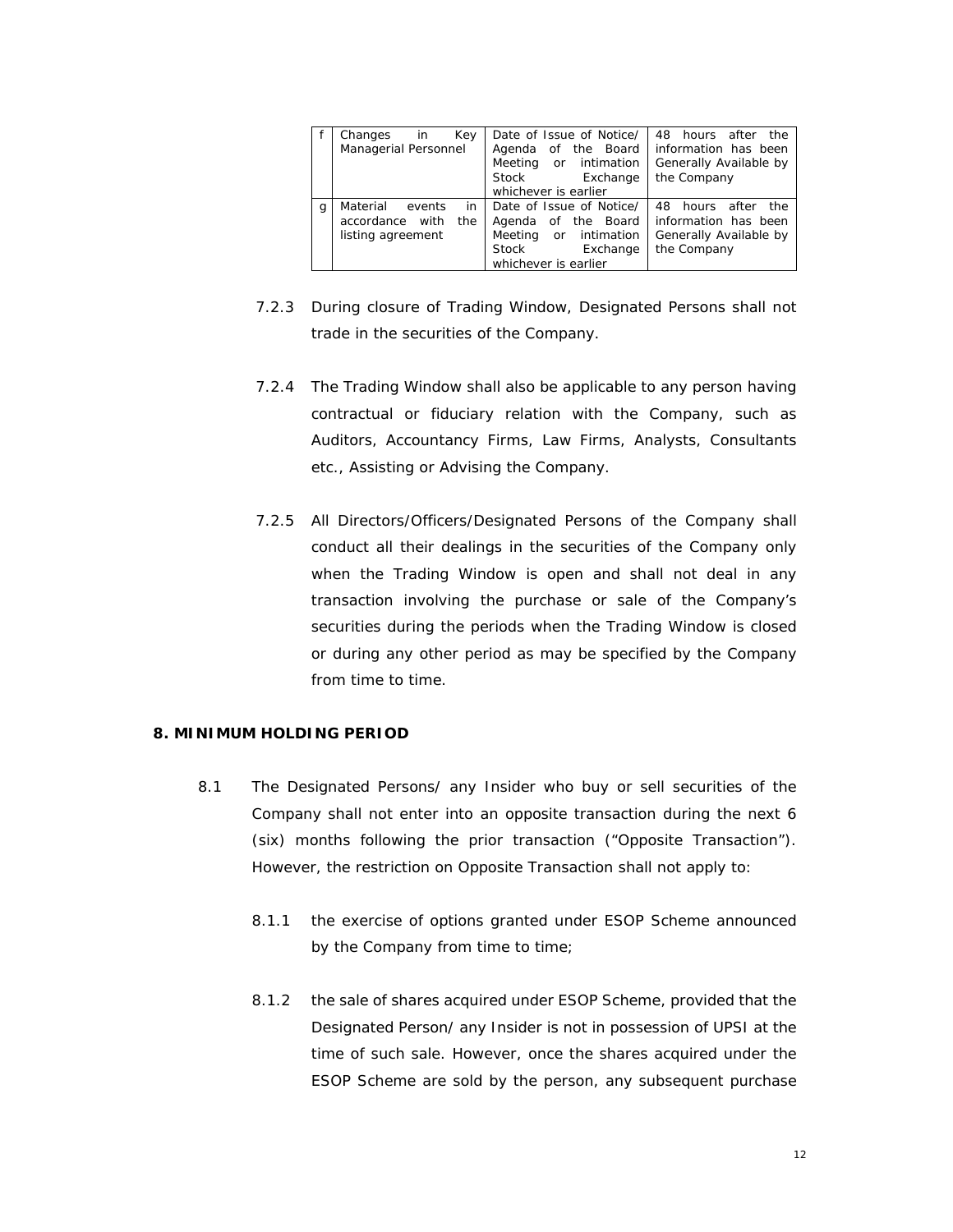(other than exercise of ESOPs) will be subject to the aforesaid restriction of Opposite Transaction.

- 8.2 The Designated Persons/ any Insider shall hold their investments in securities (including shares allotted pursuant to ESOP) for a minimum period of 30 (thirty) calendar days in order to be considered as being held for investment purposes.
- 8.3 In case the sale of securities of the Company is necessitated due to personal reasons or emergency situations, the holding period referred to above may be waived by the Compliance Officer after recording the reasons in this regard and subject to the concerned person having obtained the approval by making an application in **Annexure "D"**, provided such waiver does not violate Regulations. It may however, be noted that in terms of the Regulations, no such sale will be permitted when the Trading Window is closed.

## **9.PRE-CLEARANCE OF TRADES**

- 9.1 When the Trading Window is open, any Designated Person shall trade in securities of the Company subject to pre-clearance by the Compliance Officer if the value of the proposed trade, whether in one transaction or a series of transactions over any calendar quarter, aggregates to a traded value in excess of Rs.10 Lakhs. However, no Designated Person shall be entitled for pre-clearance of any proposed trade if such Designated Person is in possession of UPSI even if the Trading Window is not closed.
- 9.2 All Designated Person who proposes to execute trade in securities of the Company shall submit an application duly filled and signed to the Compliance Officer. The format of application is annexed as **Annexure "A"**.
- 9.3 Prior to approving any trades, the Compliance Officer shall seek declarations/ undertaking to the effect that the applicant for pre-clearance is not in possession of any UPSI. He shall also have regard to whether any such declaration is reasonably capable of being rendered inaccurate. The format of declarations/ undertaking is annexed as **Annexure "B"**.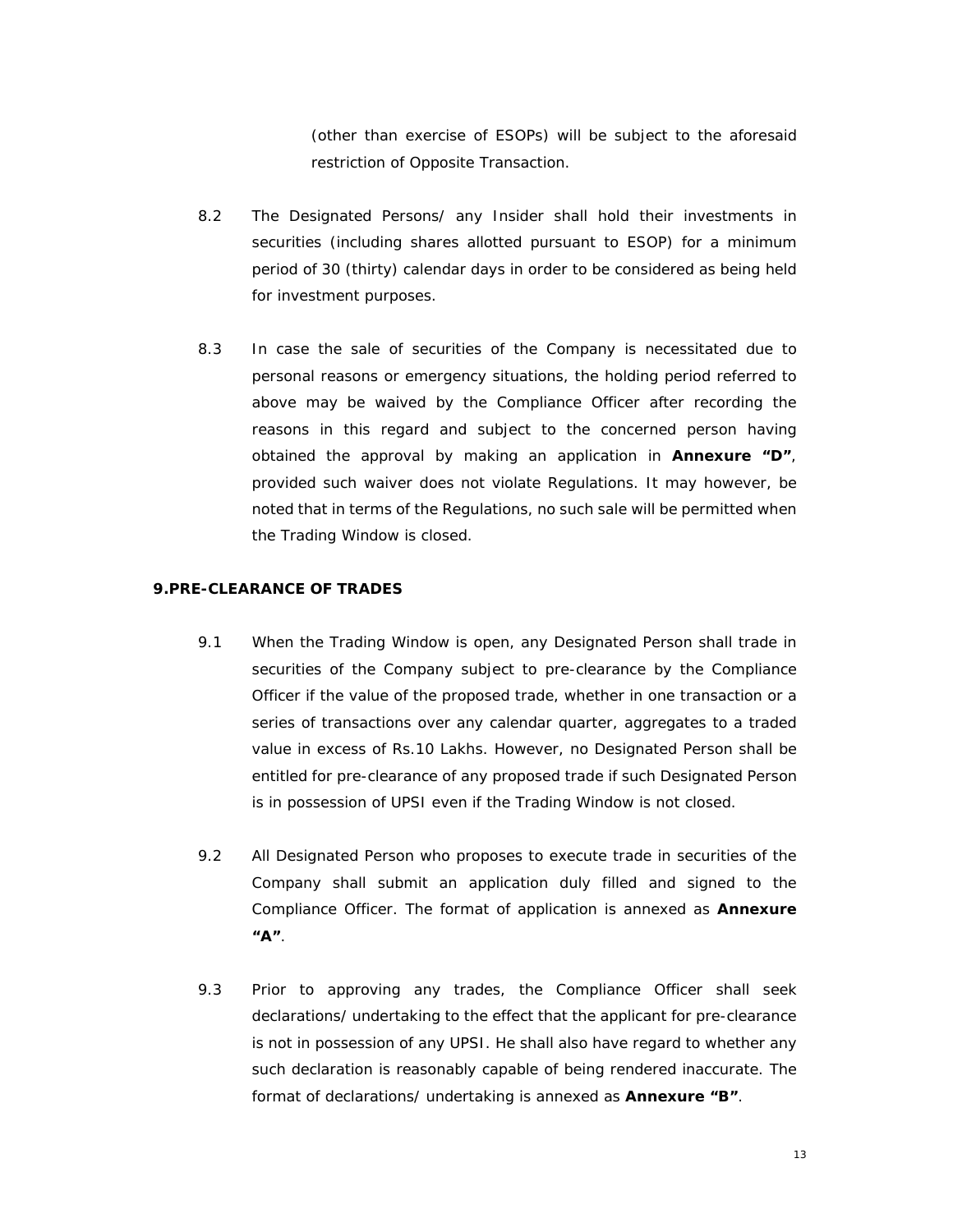- 9.4 The Compliance Officer shall confidentially maintain a list of such securities as a "Restricted List" which shall be used as the basis for approving or rejecting applications for preclearance of trades.
- 9.5 The Compliance Officer shall approve / reject pre-clearance application within 7 (seven) trading days in **Annexure "C"**.
- 9.6 Designated Person shall execute pre-cleared trade within 7 (seven) trading days from approval and shall report his trade details to Compliance Officer in **Annexure "E"** within 2 (two) trading days from the trade. In case nontrading, Designated Person shall report his decision of non-trading along with reasons to Compliance Officer in **Annexure "E"**.
- 9.7 In case of failure in executing trade within 7 (seven) trading days, Designated Person shall be required to take fresh pre-clearance for the trades to be executed in **Annexure "A"**.
- 9.8 All Designated Person who is permitted to trade shall not execute a contra trade within next six months from previous transaction. The Compliance Officer is empowered to grant relaxation from strict application of such restriction for reasons to be recorded in writing without violating the Regulations. If contra trade is executed, inadvertently or otherwise, in violation of such a restriction, the profits from such trade shall be liable to be disgorged for remittance to the SEBI for credit to the Investor Protection and Education Fund.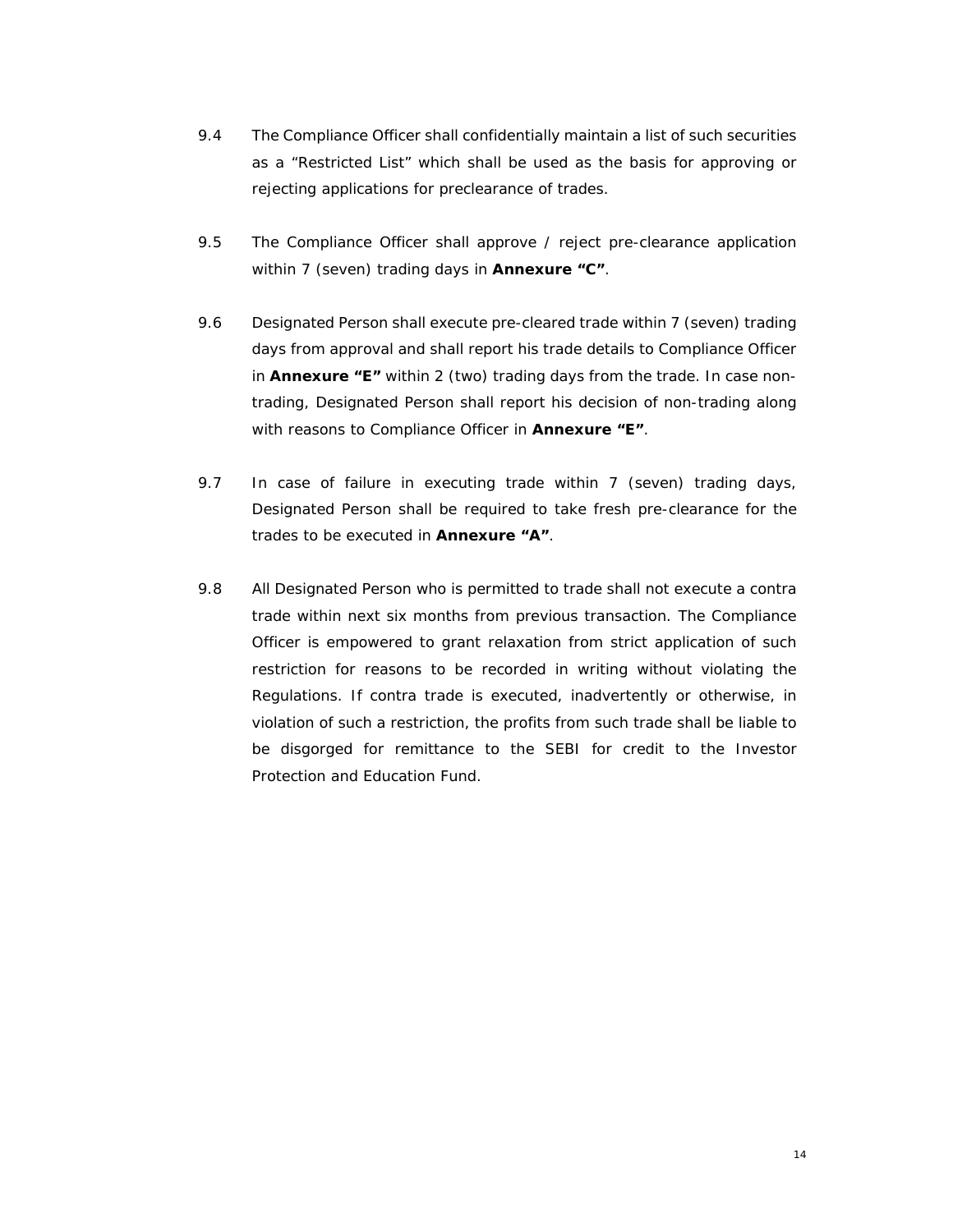## **CHAPTER –IV**

## **REPORTING AND DISCLOSURE REQUIREMENTS FOR TRANSACTIONS IN SECURITIES**

#### **10. DISCLOSURE**

The disclosure to be made by any person under this code shall include those relating to trading by immediate relative(s) of such person and by any other person for whom such person takes trading decisions. This disclosure of trading in securities shall also include trading in derivatives and traded value of the derivatives shall be taken into account for the purpose of this code.

#### 10.1 **Initial Disclosure**

- 10.1.1 Every Promoter including member of prompter group, Key Managerial Personnel, Director, Designated Person of the Company shall disclose his holding of securities and derivative positions in securities held by him or his immediate relatives as on the date of these regulations taking effect, to the Company within thirty days of SEBI (Prohibition of Insider Trading) Regulations 2015 taking effect in **Annexure "F"**
- 10.1.2 Every person on appointment as a Key Managerial Personnel or a Director of the Company or upon becoming a Promoter shall disclose his holding of securities as on the date of appointment or becoming a Promoter, to the Company within 7 (seven) trading days of such appointment or becoming a Promoter in **Annexure "G"**.

#### 10.2 **Continual Disclosure**

10.2.1 Every Promoter, Director and Designated Person of the Company shall disclose to the Company the number of such securities acquired or disposed of within 2 (two) trading days of such transaction if the value of the securities traded, whether in one transaction or a series of transactions over any calendar quarter, aggregates to a traded value in excess of Rs.10 Lakhs in **Annexure "H"**.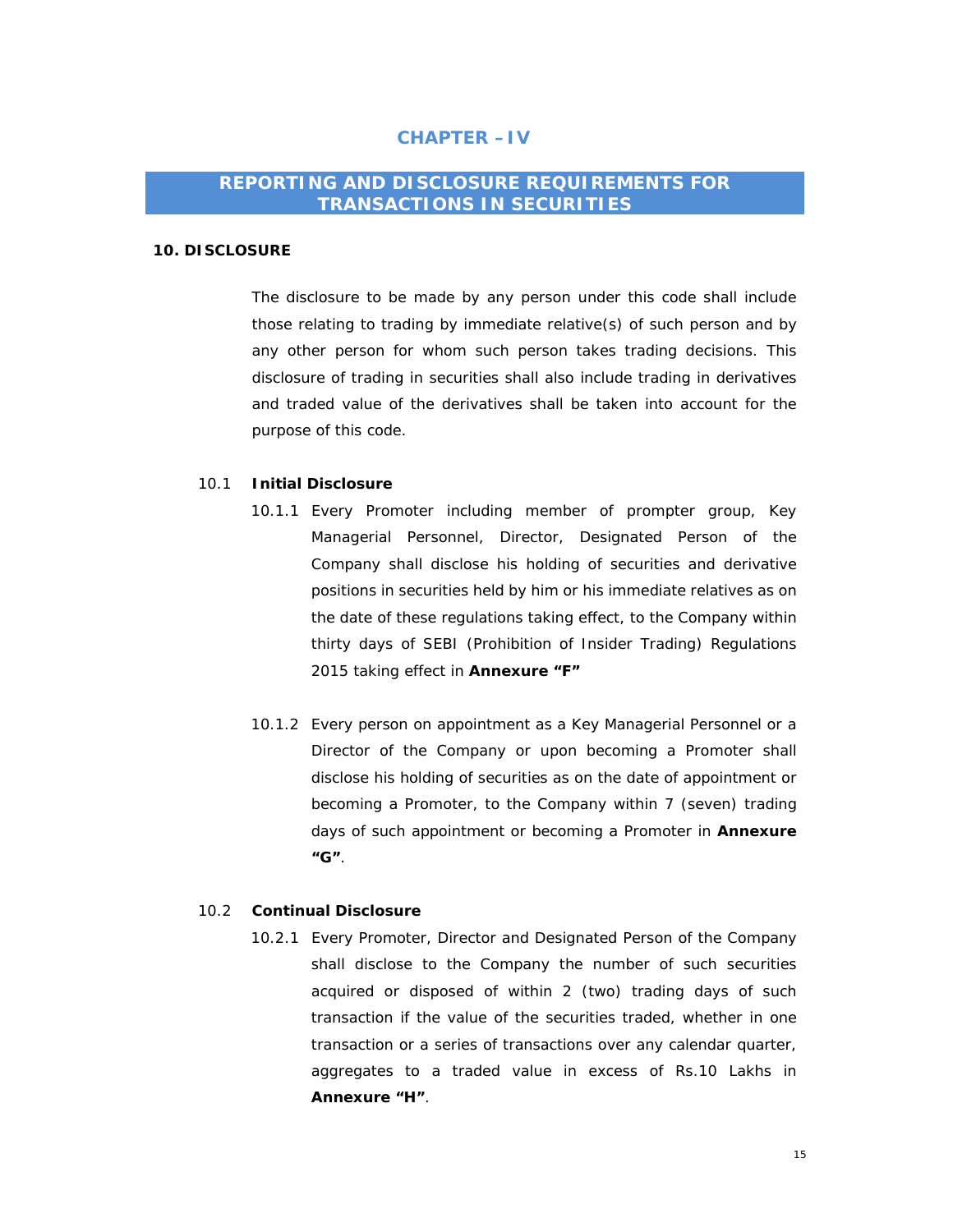10.2.2 The Company shall notify the particulars of such trading to the Stock Exchange on which the securities are listed within 2 (two) working days of receipt of the disclosure or from becoming aware of such information.

### 10.3 **Annual Disclosure**

The Company, at its discretion require any other Connected Person or class of Connected Persons to make disclosures of holdings and trading in securities of the Company on annual basis, in order to monitor compliance with the Regulations, on or before 30<sup>th</sup>, April (for year ended 31<sup>st</sup> March,) in **Annexure "I"** 

#### **11. DISSEMINATION OF PRICE SENSITIVE INFORMATION**

- 11.1 The following guidelines shall be followed with special reference to analysts, media persons and institutional investors
	- a Only public information to be provided.
	- b At least two Company representatives be present at meetings with analysts, media persons and institutional investors.
	- c Unanticipated questions may be taken on notice and a considered response given later. If the answer includes price sensitive information, a public announcement should be made before responding.
	- d Simultaneous release of information after every such meet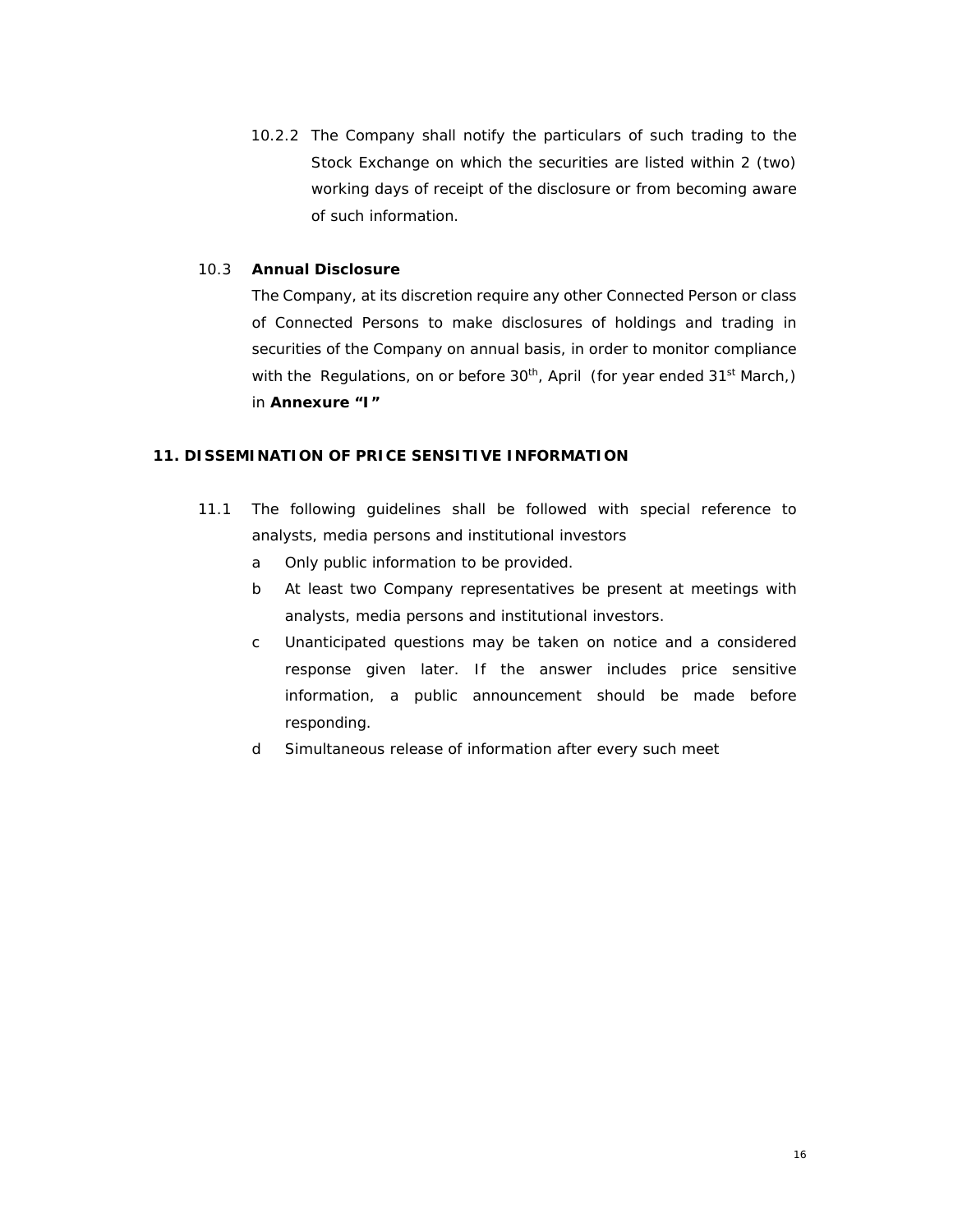## **CHAPTER –V**

## **MISCELLANEOUS**

#### **12. DEALING IN SECURITIES BY DESIGNATED PERSON AND THEIR IMMEDIATE RELATIVES**

- 12.1 In addition to the prohibitions on insider described herein above, this Code of Conduct imposes certain additional responsibilities and restrictions on Designated Persons.
- 12.2 Every Designated Person is required to maintain strict confidentiality of all UPSI and prohibited from passing on such information to any person directly or indirectly. Attention is specifically drawn to Regulation 3(i) of the Regulations, which prohibits an insider to communicate, provide, or allow access to any UPSI relating to the Company or its securities listed or proposed to be listed. All data, documents, information, forms, records, files (physical as well as soft files) are required to be kept secure and confidential by all the Designated persons. All information within the Company shall be handled on need to know basis.
- 12.3 When a person who has traded in securities has been in possession of UPSI, his/her trade would be presumed to have been motivated by the knowledge and awareness of such information in his possession.
- 12.4 Designated persons shall disclose names and PAN or other identifier authorized by law, of the following persons on annual basis, on or before 30<sup>th</sup> April, (for year ended 31<sup>st</sup> March) and as and when the information changes,) in **Annexure –"J"** ;
	- a Designated person him/herself
	- b Immediate relatives of designated person
	- c Persons with whom such designated person(s) has a material financial relationship
	- d Phone/cell numbers which are used by them

*Explanation: The term "material financial relationship" shall mean a relationship in which one person is a recipient of any kind of payment such as by way of a loan or gift during the immediately preceding twelve months, equivalent to at least 25% of such payer's annual income but shall exclude relationships in which the payment is based on arm's length transactions.*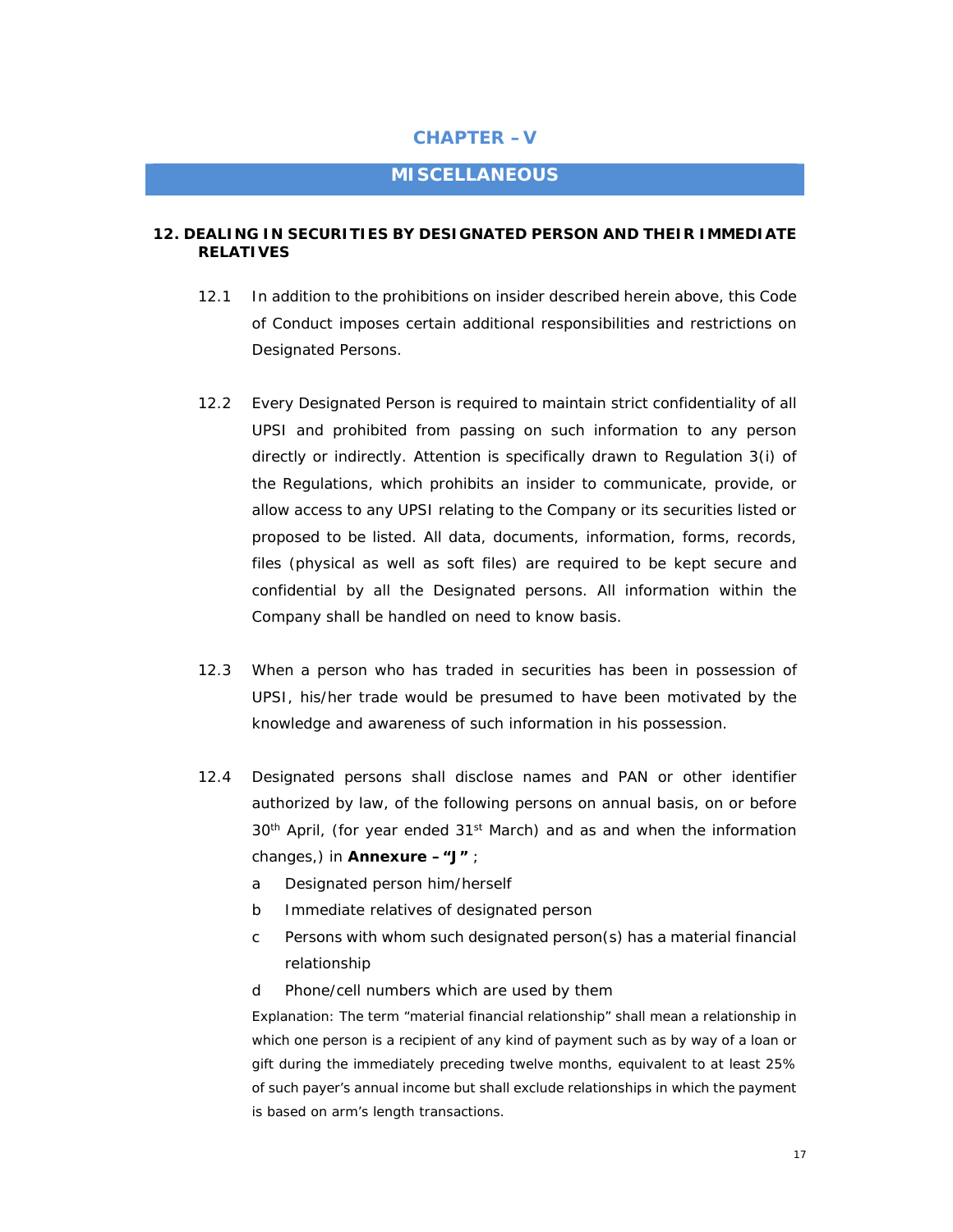#### **13. MAINTENANCE OF STRUCTURED DIGITAL DATABASE**

- 13.1 The Company shall maintain a structured digital database containing the names of such persons or entities as the case may be with whom information is shared under this Code of Conduct read with the Regulations, along with the Permanent Account Number or any other identifier authorized by law where Permanent Account Number is not available.
- 13.2 The said digital database shall be maintained with adequate internal controls and checks such as time stamping and audit trails to ensure non‐ tampering of the database.

#### **14. MECHANISM FOR PREVENTION OF INSIDER TRADING**

- 14.1 The Company has adopted system of internal controls which mainly consist of the following, to prevent dealing in securities by insiders with misuse of UPSI.
- 14.2 All employees who have access to UPSI are identified as designated employee
- 14.3 All UPSI shall be identified and its confidentiality shall be maintained by designated employee and others who have knowledge of unpublished price sensitive information.
- 14.4 Adequate restriction shall be placed on procurement, communication and sharing of UPSI by designated employee and others who have knowledge of UPSI.
- 14.5 List of employees and other persons with whom UPSI is shared shall be maintained and confidentiality agreement shall be executed or notice shall be served to all such employees and persons
- 14.6 Audit Committee shall review once in a financial year, the process to evaluate effectiveness of the above said internal controls and shall verify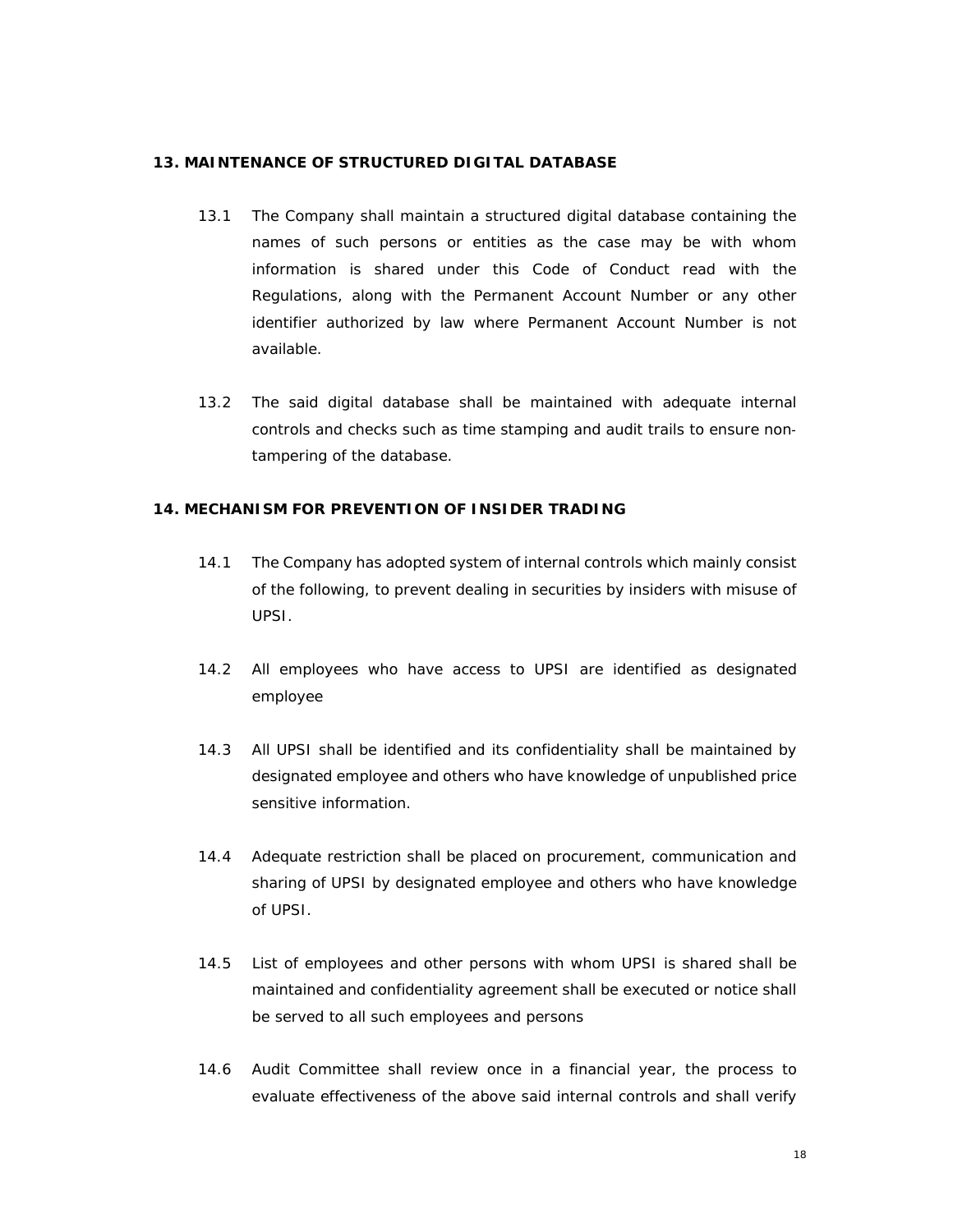that the system for internal control are adequate and are operating effectively.

14.7 Audit committee shall review at least once in a financial year, compliance with this Code of Conduct read with the Regulations.

### **15. PENALTY FOR CONTRAVENTION OF CODE OF CONDUCT**

- 15.1 Every Designated Person shall be individually responsible for complying with the provisions of this Code of Conduct (including to the extent the provisions hereof are applicable to his / her immediate Relatives).
- 15.2 The Designated Person who contravenes the Code of Conduct shall be penalised and shall also be subject to disciplinary action by the Company, which may include wage freeze, suspension etc.
- 15.3 The Company shall promptly inform the SEBI regarding any violation of the Code of Conduct.
- 15.4 The action by the Company shall not preclude the SEBI from taking any action in case of violation of SEBI (Prohibition of Insider Trading) Regulations, 2015 as amended.

#### **GENERAL**

Employees are advised to pursue the Code and Securities and Exchange Board of India (Prohibition of Insider Trading) Regulations, 2015 as amended from time to time, carefully and acquaint themselves with all the provisions contained therein. The Compliance Officer will be available for clarification / assistance that may be necessary.

**THIS POLICY IS ONLY INTERNAL CODE OF CONDUCT AND ONE OF THE MEASURES TO AVOID INSIDER TRADING. IT WILL BE THE RESPONSIBILITY OF DIRECTOR/ PROMOTER/ DESIGNATED PERSON/ OFFICER/ CONNECTED PERSON TO ENSURE COMPLIANCE OF THE SEBI REGULATIONS AND OTHER RELATED STATUTES FULLY.**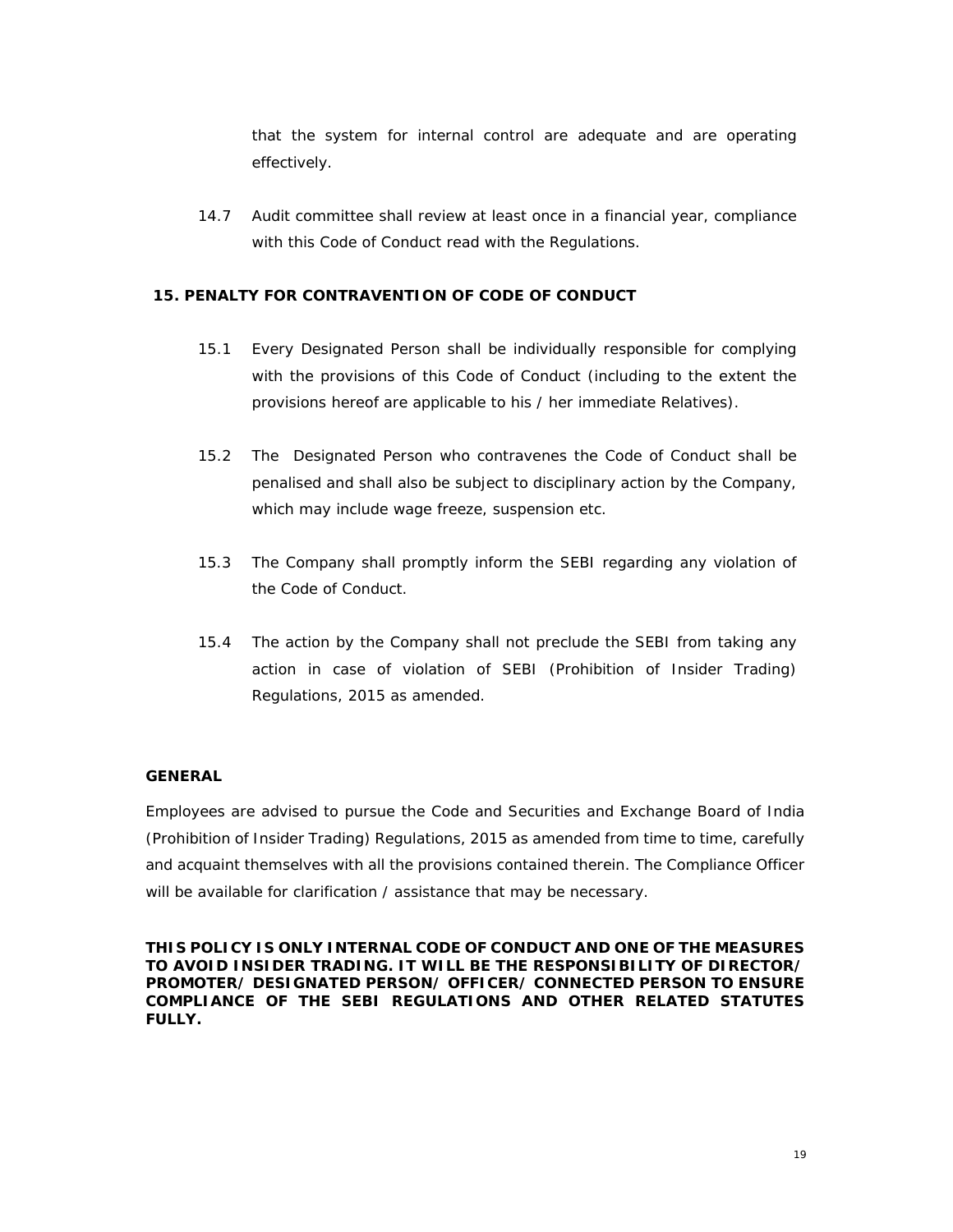## **PART –B**

## **CODE OF PRACTICES AND PROCEDURES FOR FAIR DISCLOSURE OF UNPUBLISHED PRICE SENSITIVE INFORMATION (THE CODE OF FAIR DISCLOSURE)**

#### *As revised and approved by the Board of Directors on 14th March, 2019*

The objective of the Code of practices and procedures of Fair Disclosure of Unpublished Price Sensitive Information (the Code of Fair Disclosure) is to formulate a framework and policy for fair disclosure of events and occurrences that could impact price discovery in the market for its securities.

### **1. PRACTICES AND PROCEDURES**

The following Principles of Fair Disclosure for the purposes of "Code of Practices and Procedures for Fair Disclosure of Unpublished Price Sensitive Information" shall be strictly followed by the Company with effect from 1<sup>st</sup> April, 2019:

- a The Company shall promptly disclose to the public "unpublished price sensitive information" (UPSI) that would impact price discovery, no sooner than such credible and concrete information comes into being in order to make such information generally available.
- b The Company shall make uniform and universal dissemination of UPSI to avoid selective disclosure.
- d The Company Secretary shall promptly dissemination the UPSI that gets disclosed selectively, inadvertently or otherwise to make such information generally available, as soon as she comes to know of it.
- e The Chairman and Managing Director, the Director (Designated), Chief Executive Officer, Chief Financial Officer, Compliance Officer and Head Corporate Communications, (if any) shall jointly and/or severally give appropriate and fair response to queries on news reports and requests for verification of market rumors by regulatory authorities.
- f The above said personnel of the Company to ensure that information shared with analysts and research personnel is not the UPSI.
- g The Company shall develop best practices to make transcripts or records of proceedings of meetings with analysts and other investor relations conferences on its official website, in order to ensure official confirmation and documentation of disclosures made.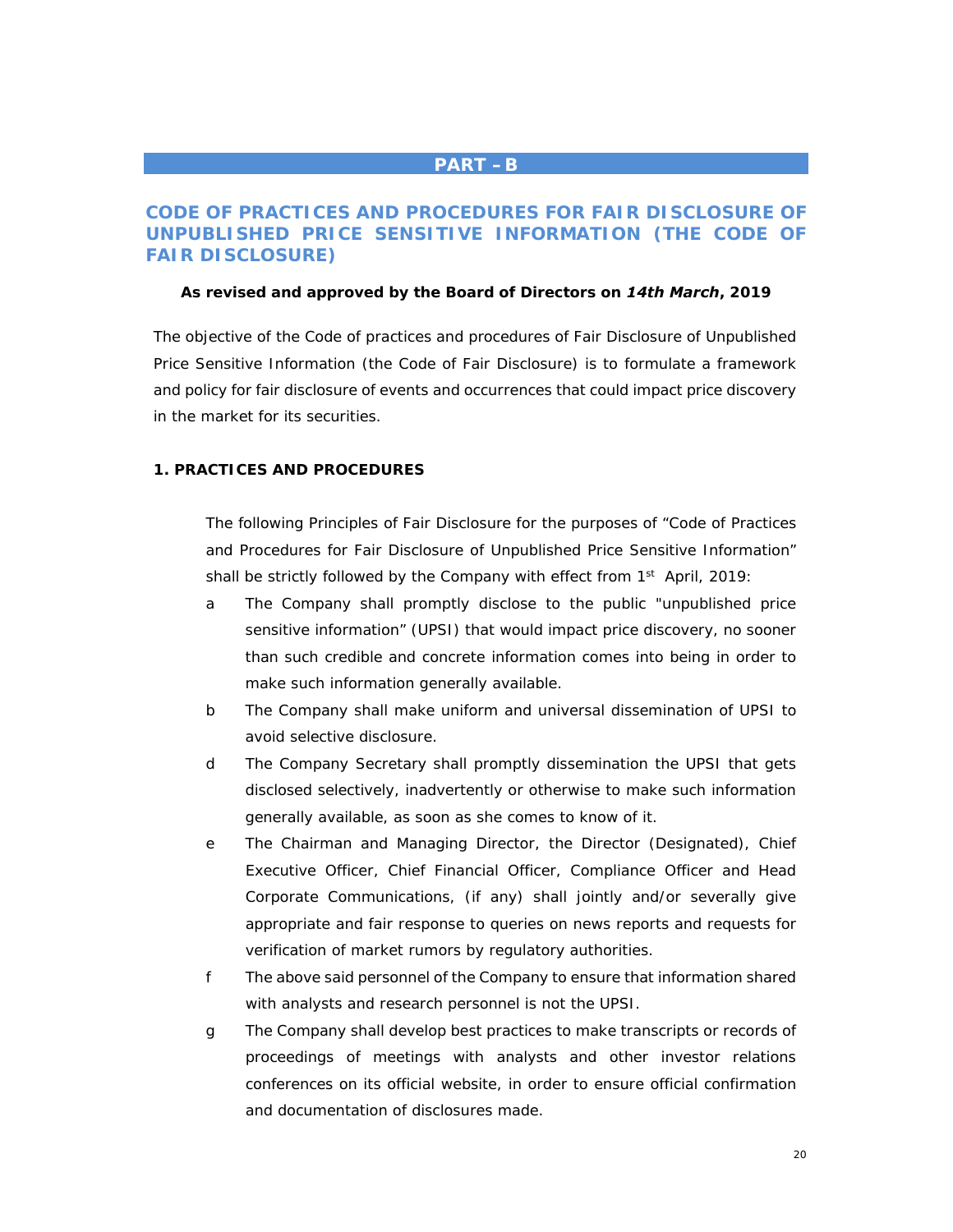h The Company shall handle all the UPSI on a need-to-know basis.

#### **2. LEGITIMATE PURPOSE**

The UPSI can be shared as an exception by an Insider for Legitimate purposes as per its "Policy for determination of Legitimate Purposes" (**Annexure -i**), provided it is not shared to evade or circumvent the prohibition under this Regulation.

#### **3. LEAK/SUSPECTED LEAK OF UNPUBLISHED PRICE SENSITIVE INFORMATION**

The Board has formulated written policy for initiating appropriate inquiries on becoming aware of leak/suspected leak of the UPSI (**Annexure -ii**).

## **4. CHIEF INVESTOR RELATIONS OFFICER**

The Compliance Officer of the Company, has been designated / called as "Chief Investor Relations Officer" to deal with dissemination of information and disclosure of unpublished price sensitive information. In the absence of the Company Secretary, Chief Financial Officer or such other officer, as may be authorized by the Board in this regard, shall act as the Chief Investor Relations Officer.

## **5. CODE OF CONDUCT**

The Company shall adhere to the prescribed standards for code of conduct to regulate, monitor and report trading by insiders, designated employees and all other applicable persons and entities.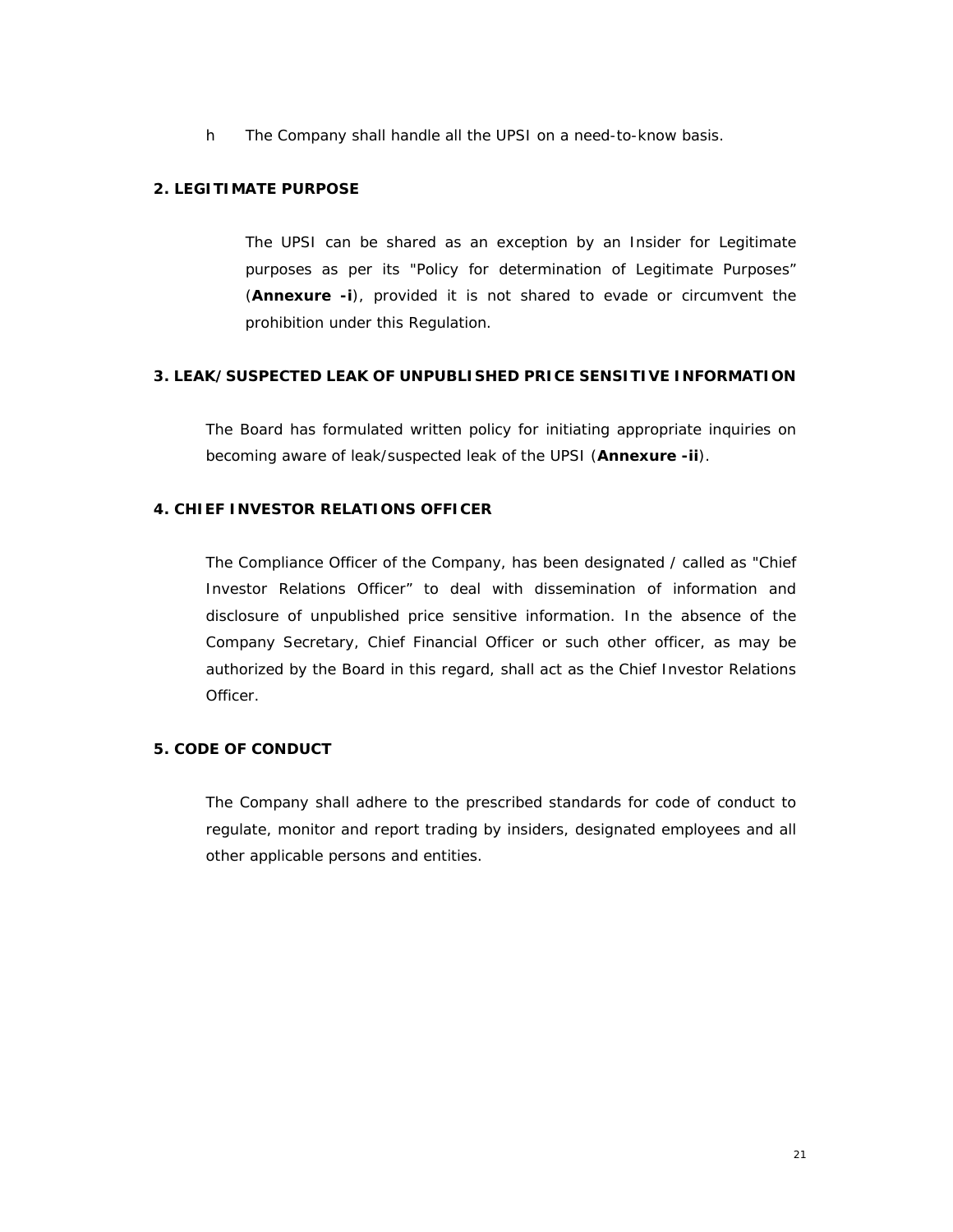#### **POLICY FOR DETERMINATION OF LEGITIMATE PURPOSES**

*[Pursuant to Regulation 3 (2A) of SEBI (Prohibition of Insider Trading) (Amendment) Regulations, 2018]* 

#### **PREFACE**

This Policy, as a part of "Codes of Fair Disclosure and Conduct" formulated under Regulation 8 of SEBI (Prohibition of Insider Trading) Regulations 2015, will be known as "Policy for Determination of Legitimate Purposes" hereinafter referred to as the "Policy".

The Board of Directors of the Company has prepared the policy in terms of Regulation 3(2A) of the SEBI (Prohibition of Insider Trading) (Amendment) Regulations, 2018.

#### **OBJECTIVE**

The objective of this policy is to identify 'Legitimate Purposes' for performance of duties or discharge of legal obligations, which will be considered as exception for the purpose of procuring unpublished price sensitive information (UPSI) relating to the Company or its listed securities or proposed to be listed securities, if any.

#### **DEFINITION**

- **A. "Legitimate Purposes"-** shall mean sharing of UPSI in the ordinary course of business by an Insider with the following, provided that such sharing has not been carried out to evade or circumvent the prohibitions of the Regulations**:**
	- a. Promoters of the Company
	- b. Auditors (Statutory, Internal, Branch, Cost, Secretarial, GST and any other Auditor as applicable)
	- c. Staff Members of the Audit firm/team conducting the Audit
	- d. Collaborators
	- e. Lenders
	- f. Customers
	- g. Suppliers
	- h. Bankers
	- i. Legal Advisors
	- j. Insolvency Professionals
	- k. Consultants
	- l. Any other advisors/consultants/partners
	- m. Any other person with whom UPSI is shared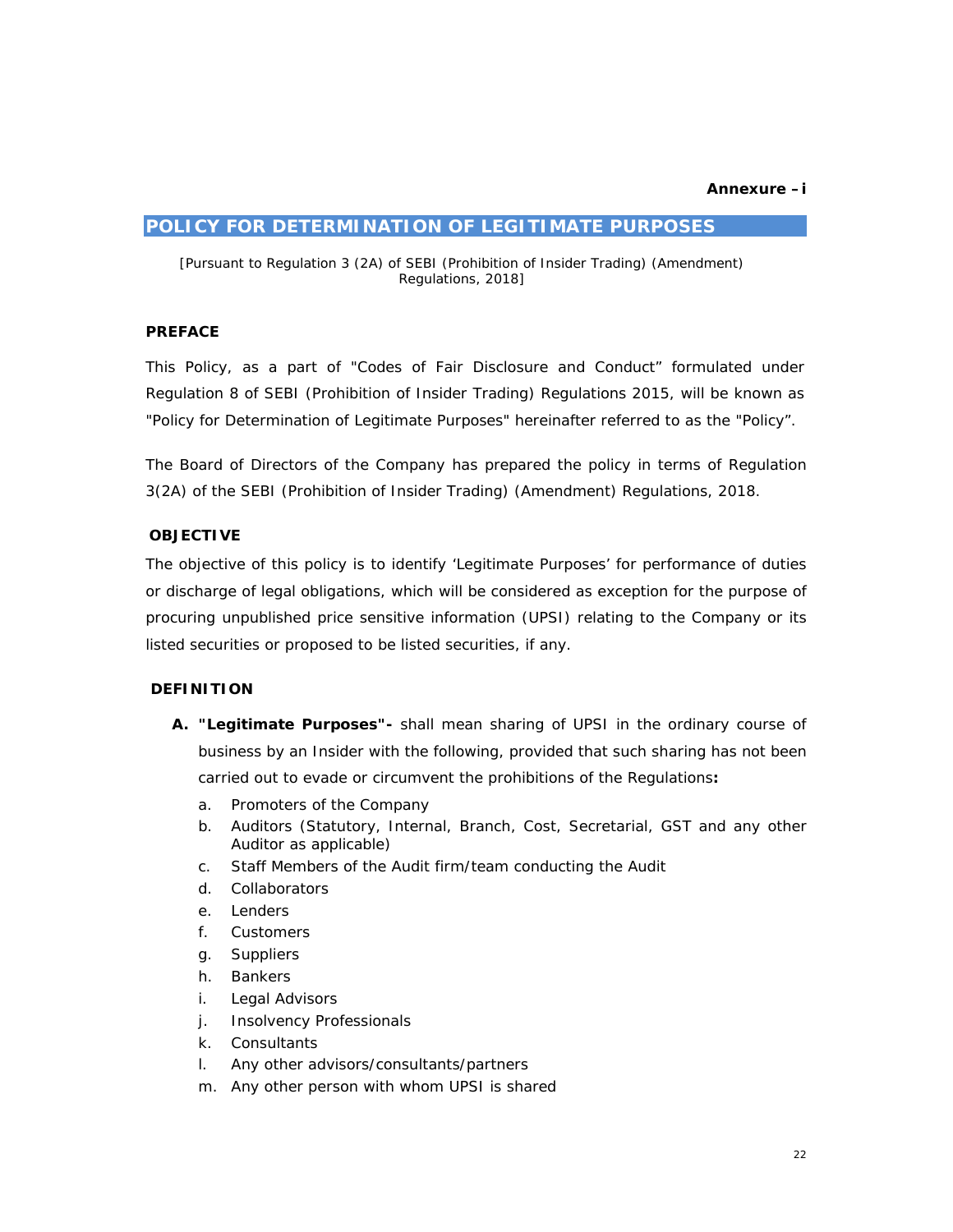**B. "Insider"-** Any person in receipt of UPSI pursuant to a "Legitimate Purpose" shall be considered as an "insider" for purpose of these regulations and due notice shall be given to such persons (Insiders) to maintain confidentiality of such unpublished price sensitive information in compliance with the Regulations.

### **DIGITAL DATABASE**

The Board of Directors of the Company shall ensure that a structured digital database is maintained containing the names of such persons or entities, as the case may be, with whom UPSI is shared under Regulation 3 along with the Permanent Account Number (PAN) or any other identifier authorized by law, where PAN is not available. Such database shall be maintained with adequate internal controls and checks, such as time stamping, audit trails, etc. to ensure non-tampering of the database.

## **RESTRICTIONS ON COMMUNICATION AND TRADING BY INSIDERS**

The Board of Directors of the Company shall require the parties to execute agreements to contract confidentiality and non-disclosure obligations on the part of such parties and such parties shall keep information so received confidential, and shall not otherwise trade in securities of the company when in possession of unpublished price sensitive information

#### **AMENDMENT**

The Board of Directors of the Company, subject to applicable laws, rules & regulations, may amend / substitute any provision(s) with a new provision(s) or replace this entire Policy with a new Policy.

In any circumstance where the terms of this Policy differ from any law, rule, regulation etc. for the time being in force, the law, rule, regulation etc. shall take precedence over this Policy.

This Policy and any subsequent amendment(s) thereto, shall be promptly intimated to the Stock Exchanges, if required under SEBI (Listing Obligations and Disclosure Requirements) Regulations, 2015 and/or SEBI (Prohibition of Insider Trading) Regulations, 2015 and any amendment, re-amendment or re-enactment thereto.

### XXXXXXXXXXXXXX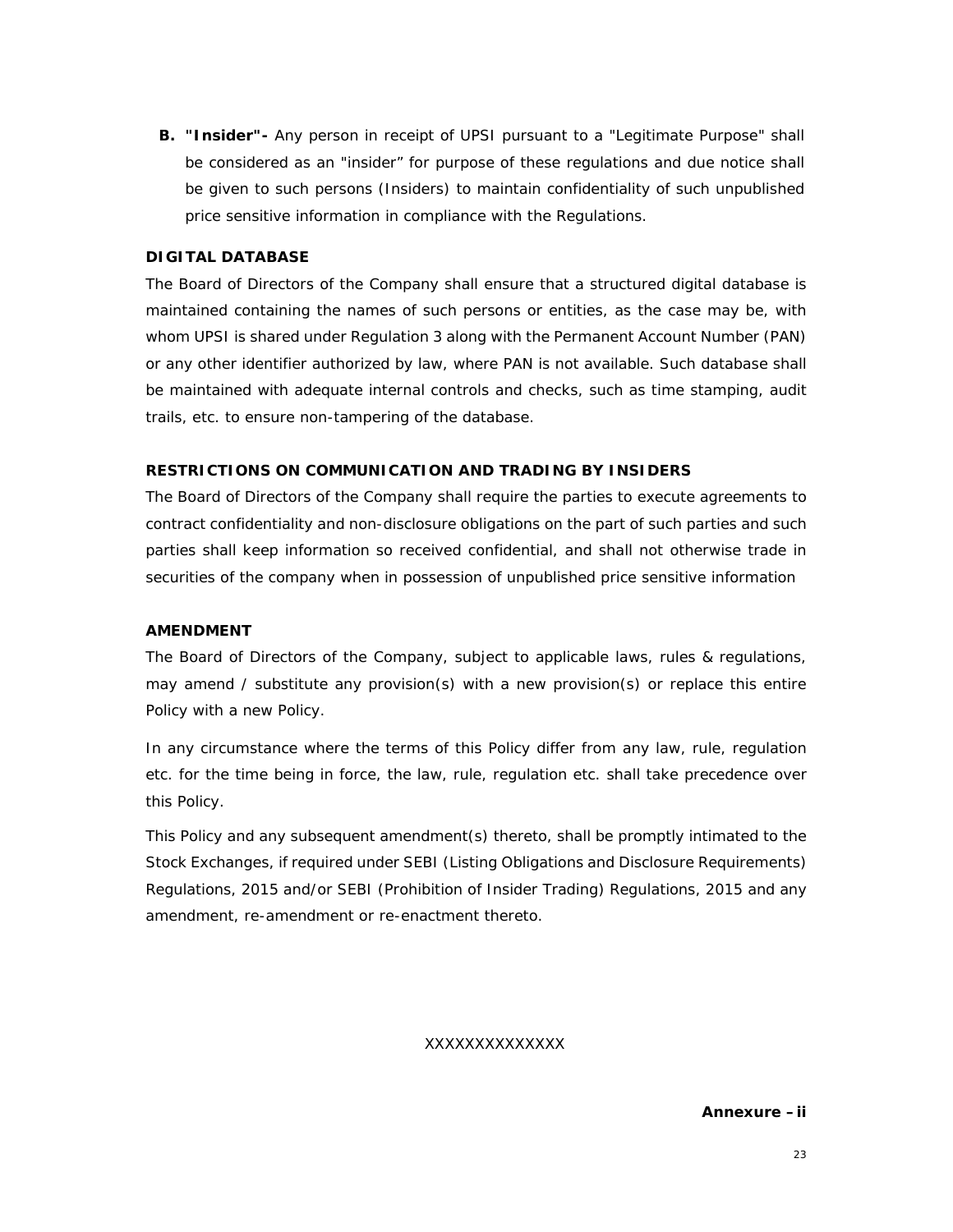## **POLICY FOR PROCEDURE OF INQUIRY IN CASE OF LEAK OF UNPUBLISHED PRICE SENSITIVE INFORMATION ("UPSI")**

*[Under Regulation 9A of SEBI (Prohibition of Insider Trading) (Amendment) Regulations, 2018]* 

## **BACKGROUND**

The SEBI (Prohibition of Insider Trading) (Amendment) Regulations, 2018 has mandated every listed company to formulate a written policy and procedures for inquiry in case of leak of unpublished price sensitive information and initiate appropriate inquiries on becoming aware of leak of unpublished price sensitive information and inform the Board promptly of such leaks, inquiries and results of such inquiries.

The Board of Directors of the Company has prepared the policy for procedure of inquiry in case of leak of Unpublished Price Sensitive Information ('the Policy'), in terms of the SEBI (Prohibition of Insider Trading) (Amendment) Regulations, 2018

## **OBJECTIVES**

- a. To strengthen the internal control system to prevent leak of UPSI.
- b. To restrict and prohibit the practice of sharing of UPSI, with the un-authorized person, which originates from within the Company and which affects the market price of the Company's securities as well as loss of reputation and investors' / financers' confidence in the Company.
- c. To have a uniform code to curb the un-ethical practices of sharing UPSI by Insiders, Employee(s) & Designated Persons with any person, firm, company or Body Corporate.
- d. To initiate inquiry in case of leak of UPSI or suspected leak of UPSI and inform the same to the SEBI promptly.
- e. To penalize any Insider, Employee & Designated Persons who appears to have found guilty of violating this policy.

## **DEFINITIONS**

- i. Chief Investor Relation Officer (CIO) shall mean the Compliance Officer of the Company appointed by the Board of Director under Securities and Exchange Board India (Listing Obligations and Disclosure Requirements) Regulations, 2015
- ii. Leak of UPSI shall mean communication of information which is / shall be UPSI by any Insider, Employee and Designated Persons or any other known or unknown person to any person other than a person(s) authorized by the Board of Directors of the Company after following the due process prescribed in this behalf in the Code of Practices Fair Disclosure of the Company and /or under SEBI (Listing Obligations and Disclosure Requirements) Regulations, 2015 and/or SEBI (Prohibition of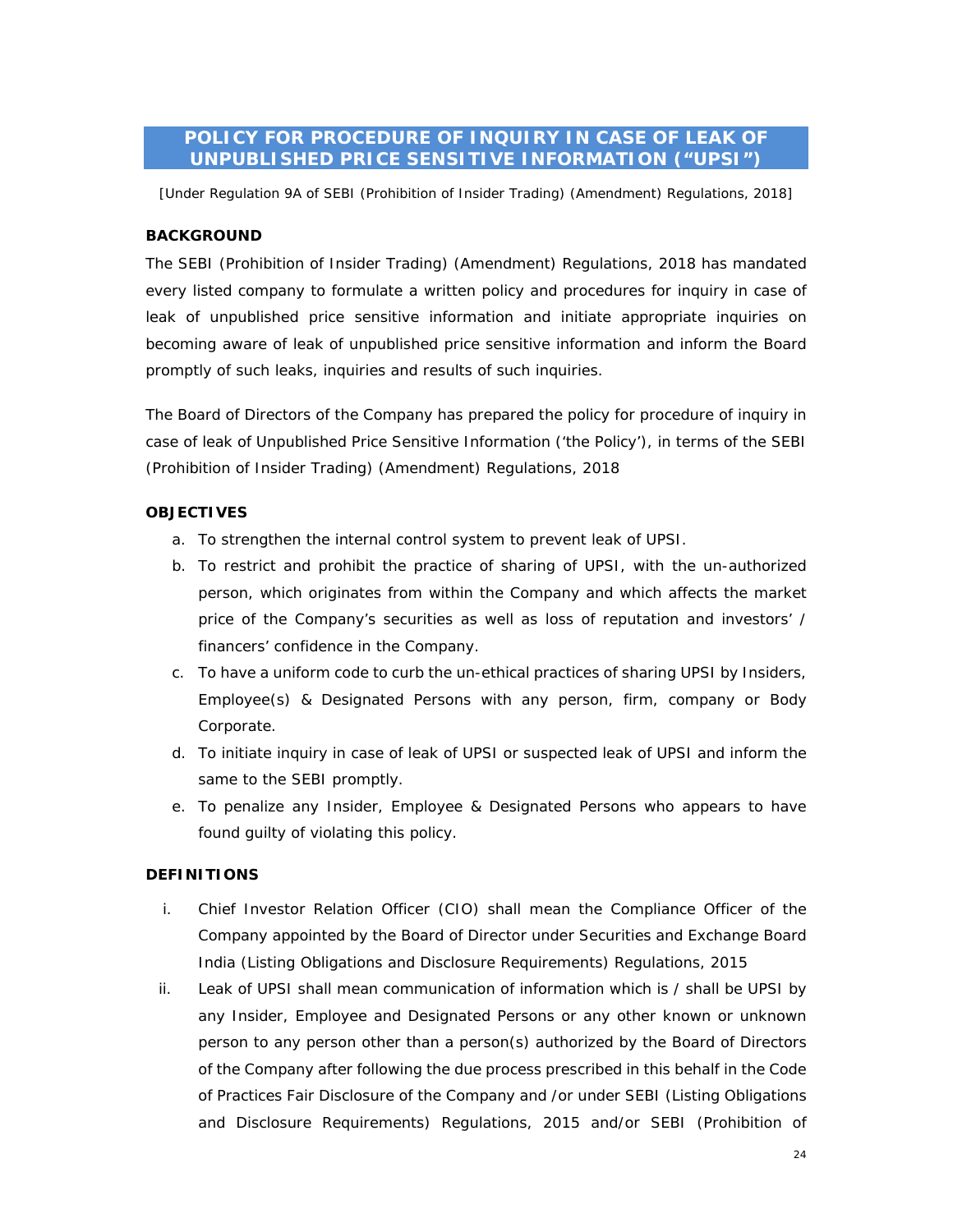Insider Trading) Regulations, 2015 and any amendment, re-amendment or reenactment thereto.

- iii. Support Staff shall include IT staff or Secretarial Staff who have access to unpublished price sensitive information.
- iv. Unpublished Price Sensitive Information (UPSI) shall mean any information, relating to a Company or its securities, directly or indirectly, that is not generally available which upon becoming generally available, is likely to materially affect the price of the securities and shall, ordinarily include but not restricted to, information relating to the following:
	- a. Periodical financial results of the Company;
	- b. Intended declaration of dividends (Interim and Final);
	- c. Change in capital structure i.e. Issue of securities, buy back of securities or any forfeiture of shares or change in market lot of the Company's shares;
	- d. Mergers, De-mergers, Amalgamation, Acquisitions, De-listing of Securities, Scheme of Arrangement or Takeover, disposals, spin off or selling division of whole or substantially whole of the undertaking and expansion of business and such other transactions:
	- e. Any major expansion plans or execution of new projects or any significant changes in policies, plans or operations of the Company;
	- f. Changes in Key Managerial Personnel;

### **DUTIES OF CHIEF INVESTOR RELATIONS OFFICER**

- i. The CIO shall be responsible to;
- ii. Oversee the Compliance of this policy.
- iii. Report the incident of actual or suspected leak of UPSI to the SEBI.
- iv. Intimate the incident of actual or suspected leak of UPSI to the Stock Exchanges.
- v. To co-ordinate with and disclose the relevant facts of the incident of actual or suspected leak of UPSI to the Enquiry Committee.

#### **DISCLOSURE OF ACTUAL OF SUSPECTED LEAK OF UPSI TO STOCK EXCHANGES**

On becoming aware of actual or suspected leak of UPSI of the Company, the CIO shall ensure that the same shall be promptly intimated to the Stock Exchanges on which the securities of the Company are listed in the format as set out in **"Annexure-1"** to this policy.

#### **REPORT OF ACTUAL OF SUSPECTED LEAK OF UPSI TO SEBI**

On becoming aware of actual or suspected leak of UPSI of the Company, the CIO shall ensure that a report on such actual or suspect leak of UPSI, preliminary enquiry thereon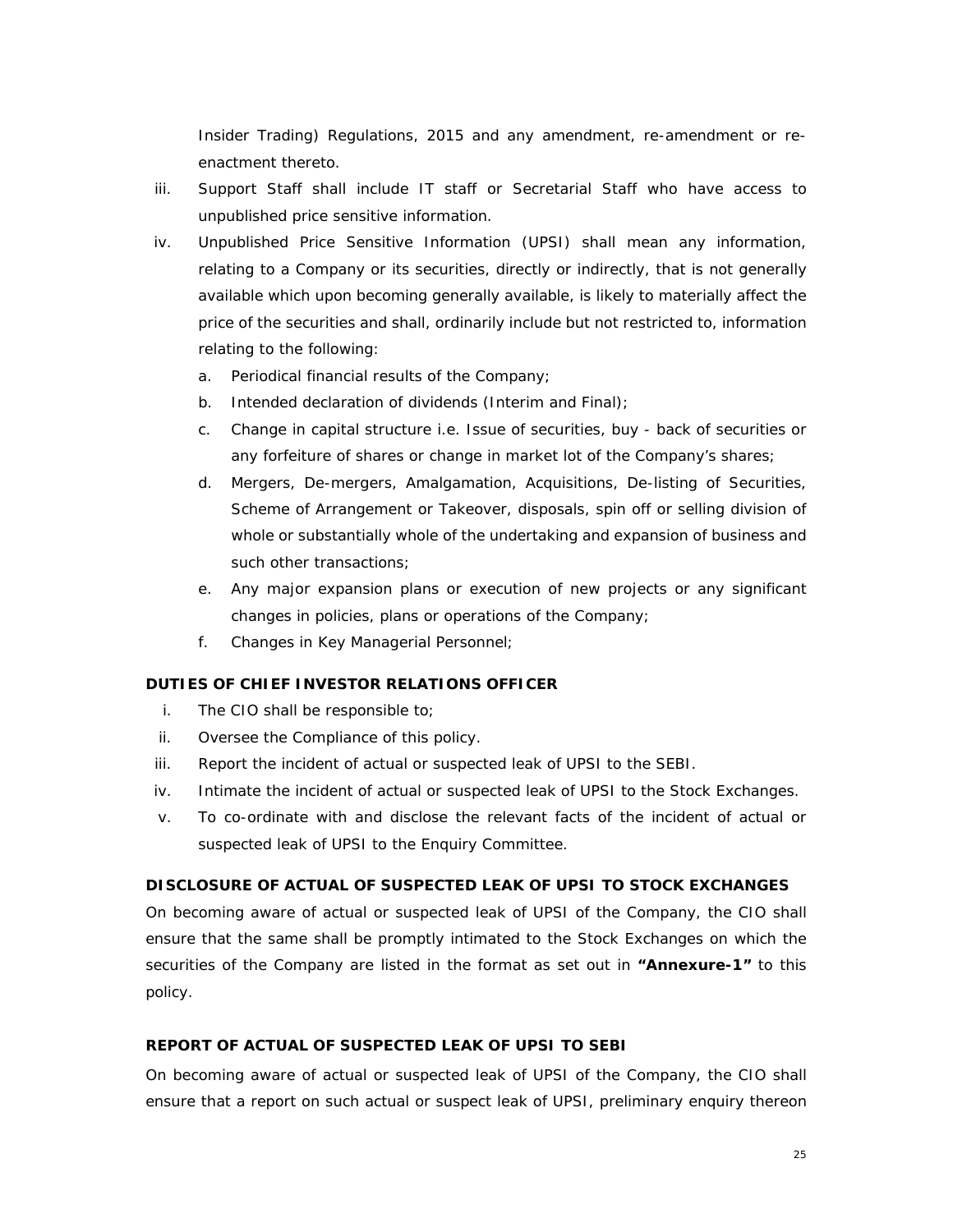and results thereof shall be promptly made to the SEBI in the format as set out in **"Annexure-2**" to this policy.

### **CONSTITUTION OF ENQUIRY COMMITTEE**

The Board of Directors or any Committee authorized by them in this behalf, shall constitute a committee to be called as "Enquiry Committee". The Enquiry Committee shall consist of minimum 3 (three) Members which shall include Managing Director, Chief Financial Officer and Chief Investor Relation Officer and any other officer of the Company as may be mutually decided by the members of the Committee.

#### **DUTIES OF ENQUIRY COMMITTEE**

- i. The Enquiry Committee shall be responsible-:
- ii. To conduct a preliminary enquiry to ascertain the truth contained in the information or complaint pertaining to actual or suspected leak of UPSI, if any; and
- iii. To authorize any person to collect necessary support material; and
- iv. To decide disciplinary action thereon.

#### **PROCEDURE FOR ENQUIRY IN CASE OF LEAK OF UPSI**

On becoming aware of *suo-moto* or otherwise, of actual or suspected leak of UPSI of the Company by any Promoter including member of the promoter group, Director, Key Managerial Person, Insider, Employee, Designated person, Support Staff or any other known or unknow person, the CIO after informing the same to the Managing Director or Chief Financial Officer of the Company, shall follow the below mentioned procedure in order to enquire and/or investigate the matter to ensure-:

#### **Preliminary Enquiry:**

Preliminary enquiry is a fact-finding exercise. The object of preliminary enquiry is to ascertain the truth or otherwise of the allegations contained in the information or complaint, if any, and to collect necessary available material in support of the allegations, and thereafter to decide whether there is justification to embark on any disciplinary action.

The Enquiry Committee shall appoint and/or authorize any person(s), as it may deem fit, to initiate/conduct an enquiry to collect the relevant fact, material substances on actual or suspected leak of UPSI.

#### **Report of Preliminary Enquiry to the Enquiry Committee:**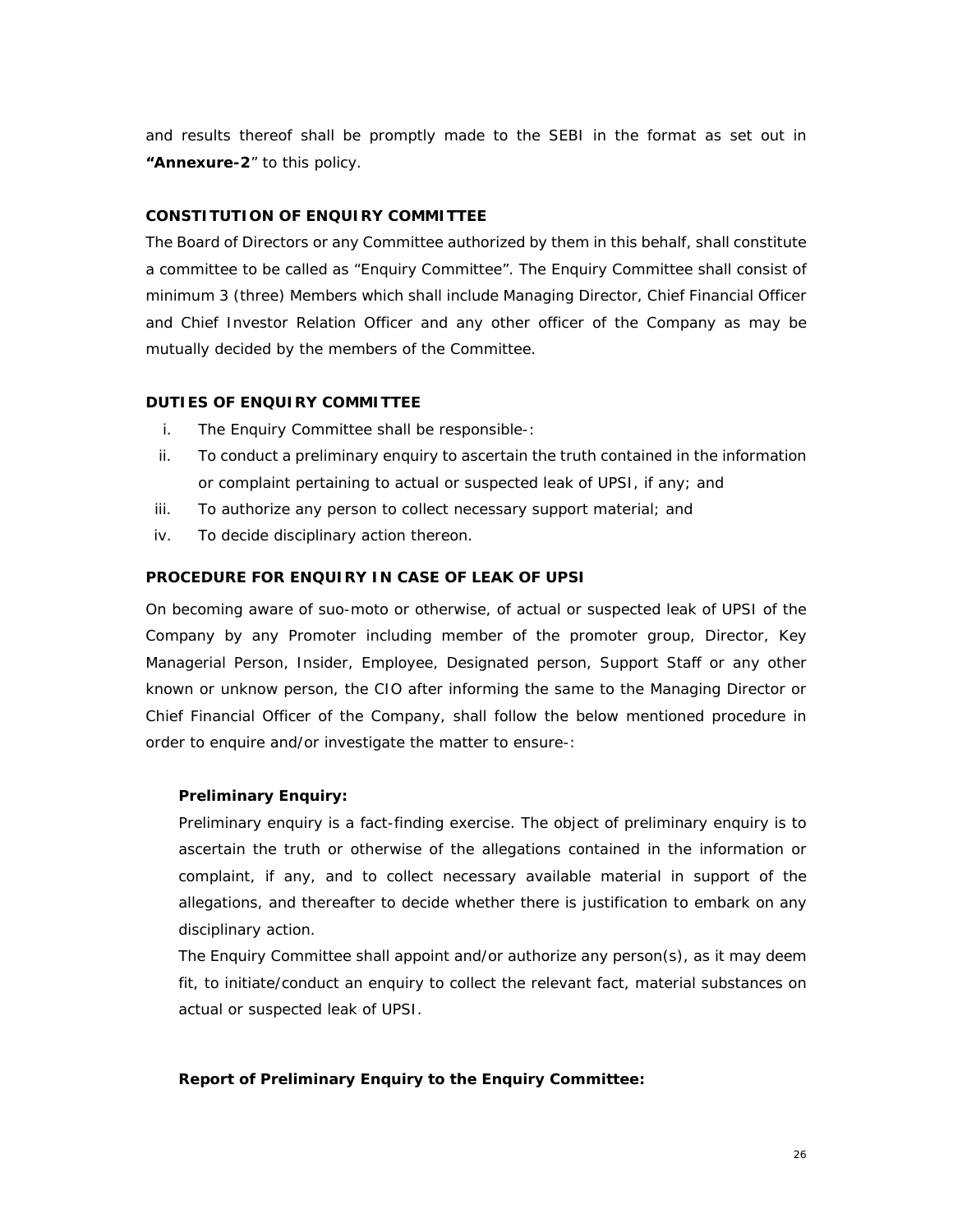The Person(s) appointed/authorized to enquire the matter of actual or suspected leak of UPSI submit his/her report to the Enquiry Committee within 7 (seven) days from the date of his appointment on this behalf.

### **Disciplinary Action:**

The Disciplinary action(s) shall include, wage freeze, suspension, recovery, termination of employment contract/agreement etc., as may be decided by the Members of the Committee.

## **AMENDMENT**

The Board of Directors of the Company, subject to applicable laws, rules & regulations, may amend / substitute any provision(s) with a new provision(s) or replace this entire Policy with a new Policy.

In any circumstance where the terms of this Policy differ from any law, rule, regulation etc. for the time being in force, the law, rule, regulation etc. shall take precedence over this Policy.

This Policy and any subsequent amendment(s) thereto, shall be promptly intimated to the Stock Exchanges, if required under SEBI (Listing Obligations and Disclosure Requirements) Regulations, 2015 and/or SEBI (Prohibition of Insider Trading) Regulations, 2015 and any amendment, re-amendment or re-enactment thereto.

XXXXXXXXXXXXXXX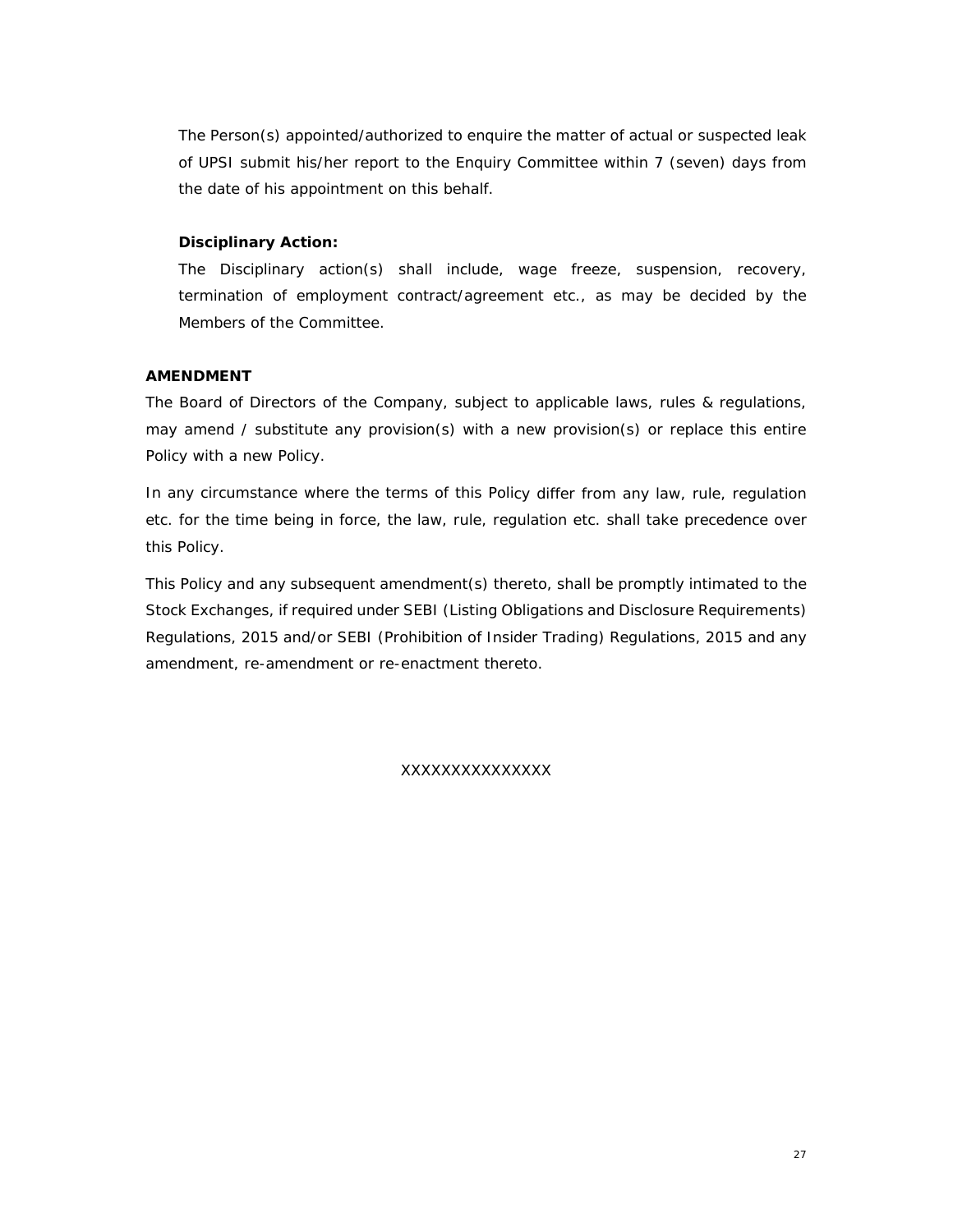#### **Annexure -1**

#### **INTIMATION OF ACTUAL OR SUSPECTED LEAK OF UPSI TO THE STOCK EXCHANGES**

To BSE Limited P. J. Towers, Dalal Street, Fort, Mumbai – 400 001 Ref.: BSE Scrip Code No. 530431

Dear Sir / Madam,

#### **Sub: Intimation of actual or suspected leak of UPSI pursuant to Regulation 30 of SEBI (Listing Obligations and Disclosure Requirements) Regulation, 2015**

Pursuant to Regulation 30 of SEBI (Listing Obligations and Disclosure Requirements) Regulation, 2015 as amended, we are reporting actual or suspected leak of Unpublished Price Sensitive Information (UPSI) of the Company, as follows:

| Name of Offender, if known                          |        |
|-----------------------------------------------------|--------|
| <b>Name of Organization</b>                         |        |
| Designation                                         |        |
| (Employee, Insider, Designated Person or any other) |        |
| Nature of Information                               |        |
| Whether any action initiated by the Company?        | YES/NO |
| If yes, narration of the same                       |        |

Request you to kindly take the aforementioned on your records.

Thanking you,

Yours faithfully For **Simplex Realty Limited** 

**Compliance Officer**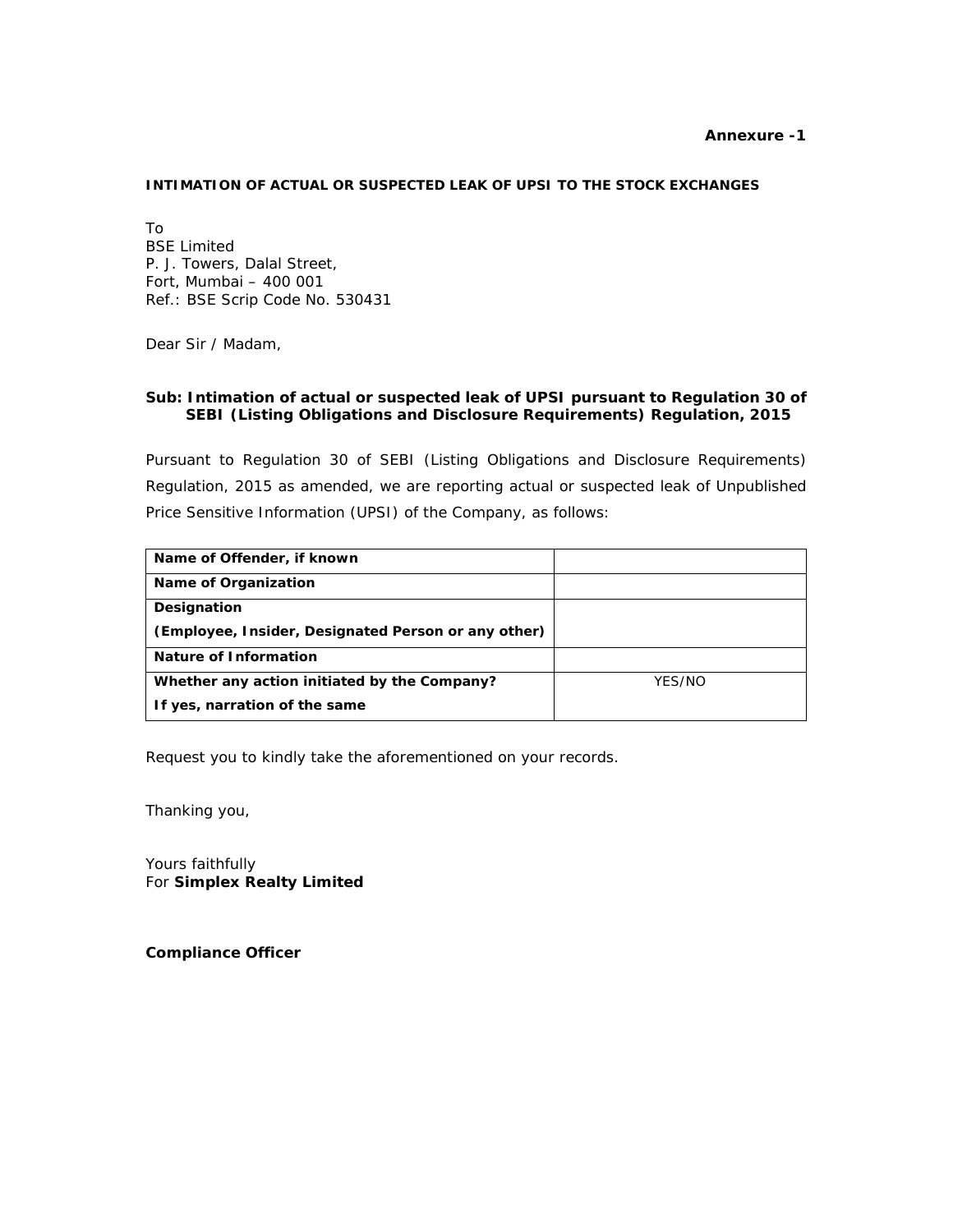#### **Annexure-2**

#### **FORMAT FOR REPORTING ACTUAL OR SUSPECTED LEAK OF UPSI TO THE SEBI**

To, Securities and Exchange Board of India Plot No. C 4-A, G Block, Near Bank of India, Bandra Kurla Complex, Bandra (East), Mumbai – 400 051

Ref.: BSE Scrip Code No. 530431

Dear Sir / Madam,

#### **Sub: Report of actual or suspected leak of UPSI pursuant to regulation 9A (5) of SEBI (Prohibition of Insider Trading) Regulation, 2015**

Ref.: Security Code No.

Pursuant to Regulation 30 of SEBI (Listing Obligations and Disclosure Requirements) Regulation, 2015 read with Regulation 9A (5) of SEBI (Prohibition of Insider Trading) Regulation, 2015 as amended, we are reporting actual or suspected leak of Unpublished Price Sensitive Information (UPSI) of the Company, as follows:

| Name of Offender, if known                          |        |
|-----------------------------------------------------|--------|
| Name of Organization                                |        |
| Designation                                         |        |
| (Employee, Insider, Designated Person or any other) |        |
| Nature of Information                               |        |
| Whether any action initiated by the Company?        | YES/NO |
| If yes, narration of the same                       |        |

Request you to kindly take the aforementioned on your records.

Thanking you,

Yours faithfully For **Simplex Realty Limited**

**Compliance Office**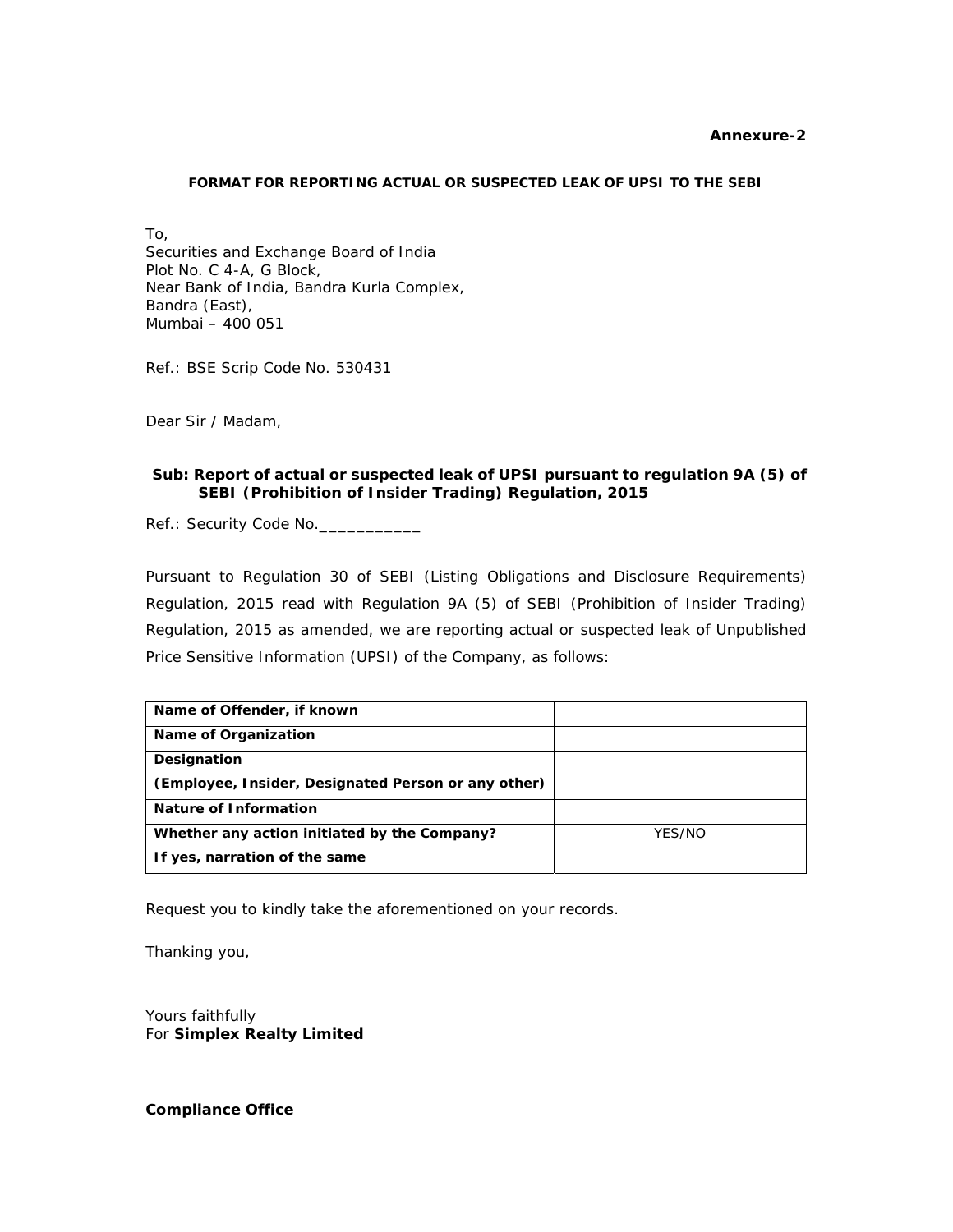#### **Annexure "A"**

### **APPLICATION FOR SEEKING PRE-CLEARANCE**

Date:

The Compliance Officer Simplex Realty Limited 30, Keshavrao Khadye Marg, Sant Gade Maharaj Chowk, Mumbai - 400 011

Dear Sir / Madam,

#### **Sub: Application for seeking Pre-Clearance in securities of the Company**

Pursuant to the SEBI (Prohibition of Insider Trading) Regulations, 2015 as amended and the Company's Code of Conduct, I seek you approval for purchase/ sale/subscription of the securities of the Company as per the details provided below.

The said securities will be bought/ sole in the name of (myself/ my immediate relative) \_\_\_\_\_\_\_\_\_\_\_\_\_\_\_\_\_\_\_\_\_\_ whose Depository Participant and /or existing folio nos. are as under:

| Seller's/   | Type       | of   Name |     | of   DP & Client   No. |                       | of   Amount |
|-------------|------------|-----------|-----|------------------------|-----------------------|-------------|
| Buyer's     | securities | company   |     |                        | ID / Folio securities |             |
| <b>Name</b> |            |           | No. |                        |                       |             |
|             |            |           |     |                        |                       |             |
|             |            |           |     |                        |                       |             |

I hereby declare that I am seeking this clearance on the basis that I do not have any Unpublished Price Sensitive Information as defined under the Regulations.

Please find enclosed herewith an Undertaking as per format prescribed by you.

Thanking you

Yours faithfully,

| Name:        | Employee No.: | CIN/DIN |
|--------------|---------------|---------|
| Designation: | PAN No.:      |         |
| Department:  |               |         |
| Place:       |               |         |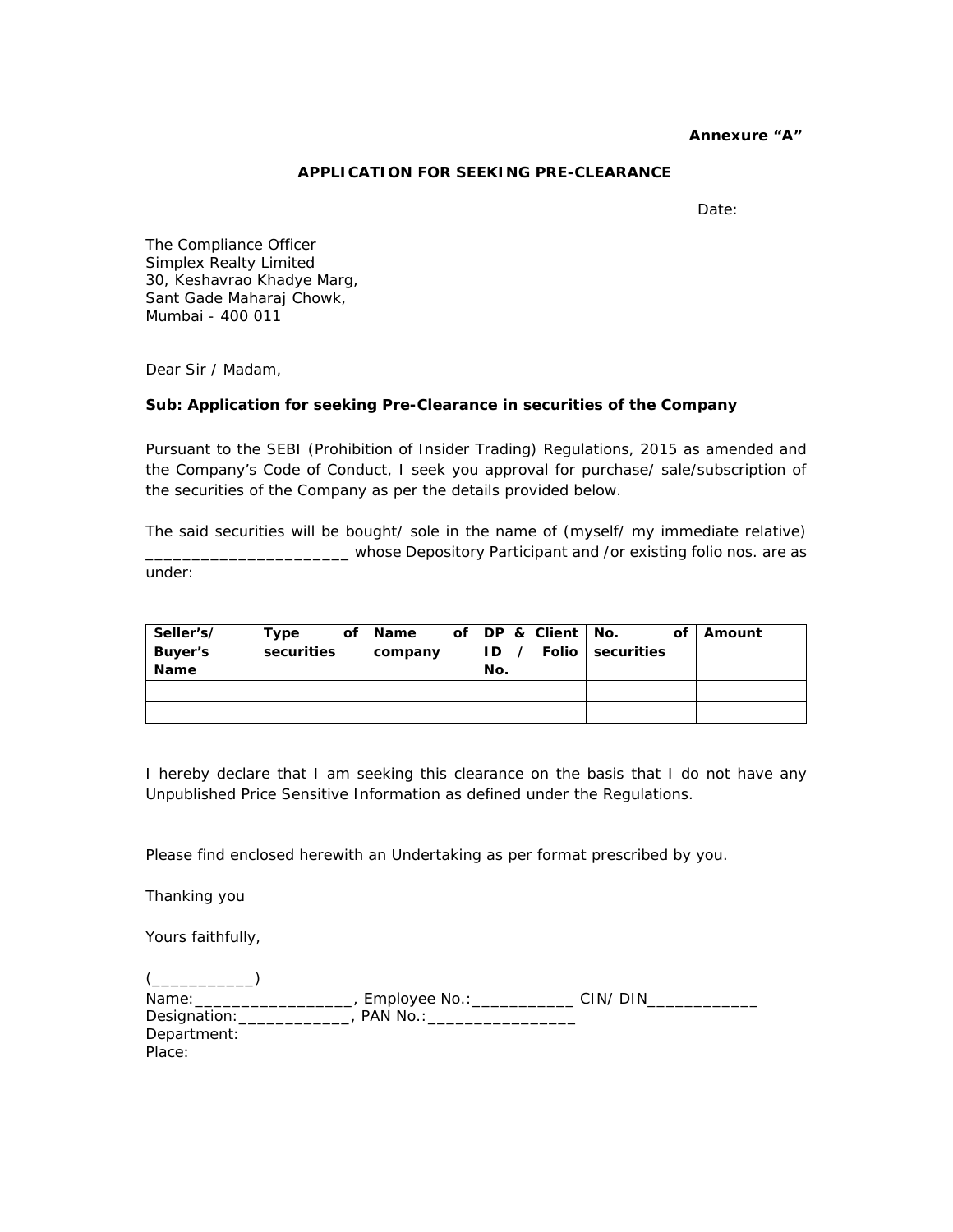#### **Annexure "B"**

#### **UNDERTAKING ACCOMPANYING ANNEXURE "A"**

Date:

The Compliance Officer Simplex Realty Limited 30, Keshavrao Khadye Marg, Sant Gade Maharaj Chowk, Mumbai - 400 011

Dear Sir / Madam,

#### **Sub: Undertaking accompanying with Annexure "A"**

I, (Name), (Designation) of the Company residing at \_\_\_\_\_\_ am desirous of dealing in \_\_\_\_\_\_\_\_\_\_\_\_ securities of the Company as mentioned in my pre –clearance application dated \_\_\_\_\_\_\_\_\_\_\_\_\_\_. I hereby undertake the following that:

- (a) The securities in respect of which the approval is sought, will be held/have been held by the above named for a minimum period of six months (except for sale of shares acquired pursuant to ESOP Scheme).
- (b) I am not and do not expect to be in possession of any Unpublished Price Sensitive Information relating to the Securities at the time of the trading.
- (c) In case, I receive any Unpublished Price Sensitive Information after signing this Undertaking but before the execution of the deal, I shall inform the Compliance Officer of the change in the position and refrain from dealing in the securities till such information is made public.
- (d) I have not contravened the Company's Code of Conduct or the SEBI (Prohibition of Insider Trading) Regulations, 2015 as amended.
- (e) I have made a full and true disclosure in the matter.
- (f) If approval is granted, I shall execute the deal within 7 (seven) trading days of the receipt of approval or such shorter period permitted in the approval, failing which I shall again seek pre-clearance.

Yours faithfully,

(\_\_\_\_\_\_\_\_\_\_\_\_\_\_\_\_\_\_\_)

| Name:        | Employee No.: | CIN/DIN |
|--------------|---------------|---------|
| Designation: | PAN No.:      |         |
| Department:  |               |         |
| Place:       |               |         |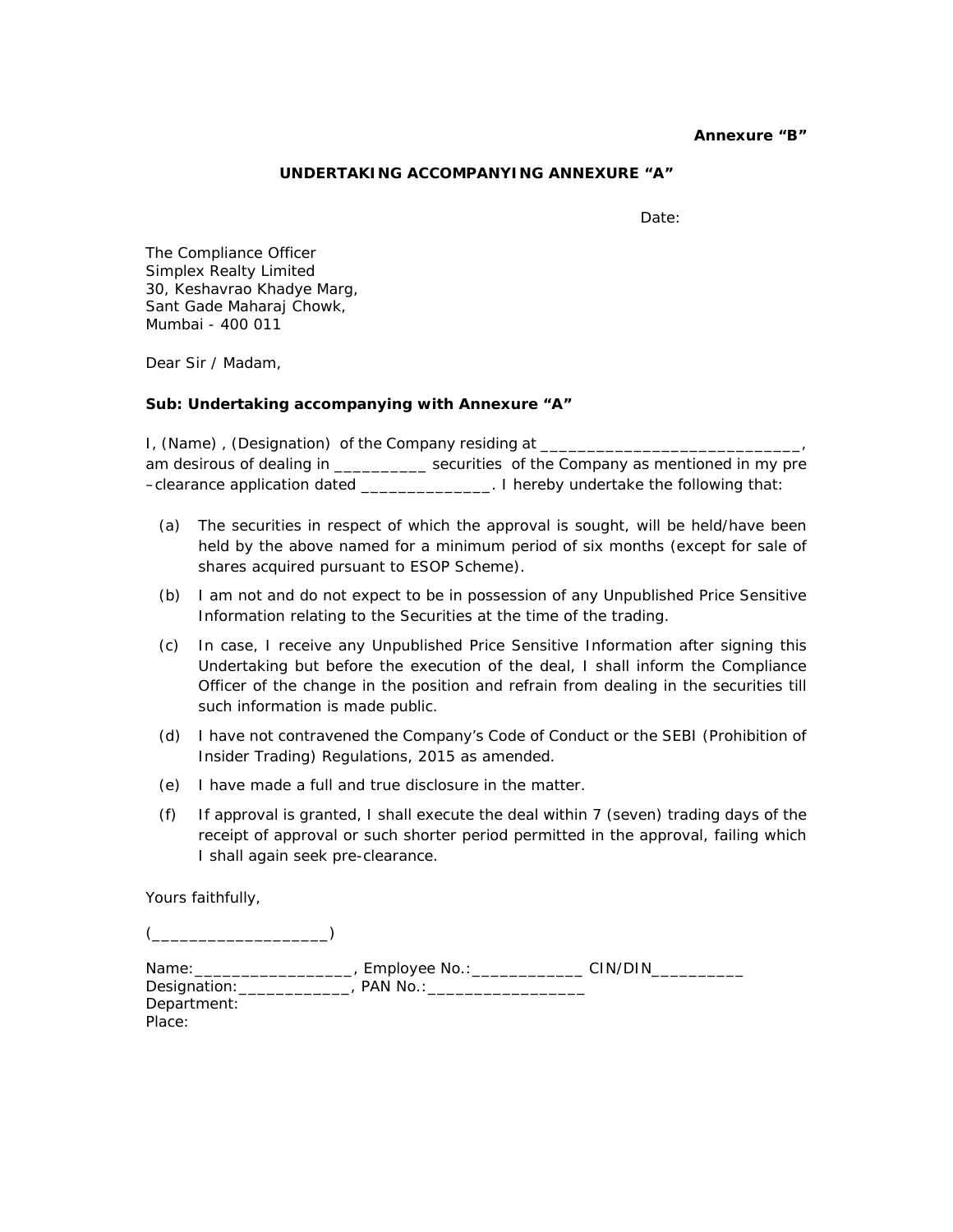#### **Annexure "C"**

## **APPROVAL / REJECTION OF PRE- CLEARANCE**

Date:

| Name: $\overline{\phantom{a}}$ |
|--------------------------------|
| Designation:                   |
| Dear Sir / Madam.              |

#### **Sub: Approval/ Rejection of Pre- Clearance**

With reference to your Application cum Undertaking for Pre-clearance dated\_\_\_\_\_\_\_, we would like to inform you that your application to purchase / sell \_\_\_\_\_\_\_\_\_securities of the Company is hereby approved / rejected, subject to the following provisions which you need to observe in terms of the Company's Code of Conduct or the SEBI (Prohibition of Insider Trading) Regulations, 2015 as amended while dealing in the securities:

- i) the transactions would have to be executed within 7 (seven) trading days and if the same is not executed within 7 (seven) trading days after the approval is given you would have to Pre- Clear the transactions once again;
- ii) you are not and do not expect to be in possession of any Unpublished Price Sensitive Information relating to the securities at the time of the Trading;
- iii) you have not contravened the Company's Code of Conduct or the SEBI (Prohibition of Insider Trading) Regulations, 2015 as amended.
- iv) any transactions with regard to the securities under this approval should be communicated to the Company within 2 (two) trading days of the conclusion of the transactions as pre enclosed Reporting of Trade/Transaction Form as per **Annexure "D"**; and
- v) you have made full and true disclosure in the matter.

Note 1: According to the Regulations, "All directors officers/designated persons who buy or sell any number of shares of the Company cannot enter into an opposite transaction i.e. sell or buy any number of shares during the next six months following the prior transaction."

#### *Exception:*

*An employee can exercise his ESOPs even if he has transacted in shares of the Company during the previous six months. However, once the shares acquired under the ESOP Scheme are sold in the market, the restriction on buying would become applicable for next six months.* 

*Thus, after the current sell transaction, you may continue to sell shares in the market, but will not be allowed to buy for the next six months from the date of your latest sale & vice Versa.* 

Note 2: In case you have received any "Unpublished Price Sensitive Information" after submission of your application for sale of shares, please inform the Compliance Officer of the change in the position and refrain from trading in the Securities till such information is made public.

Thanking you,

Yours faithfully, For Simplex Realty Limited,

#### **Compliance Officer**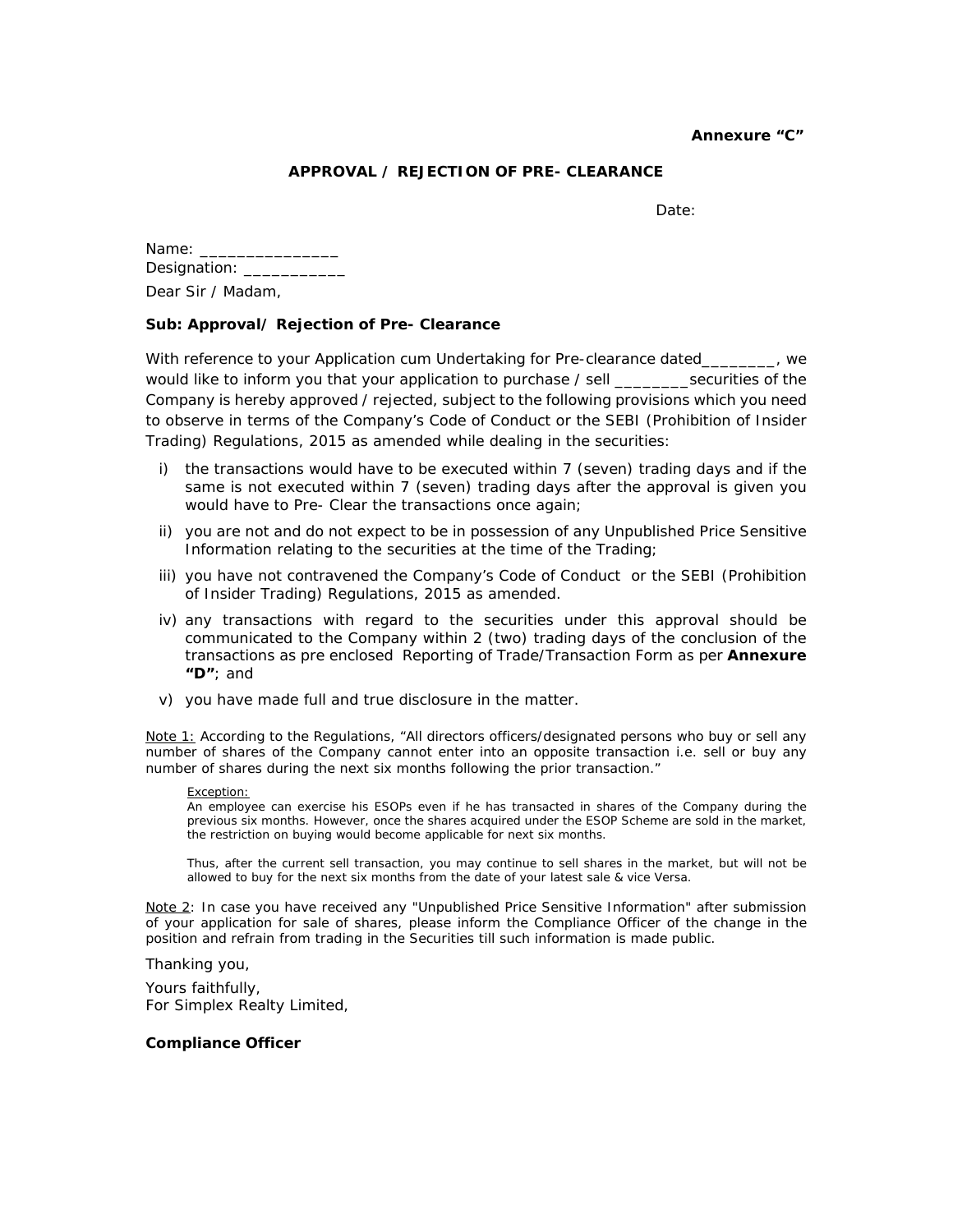#### **Annexure "D"**

#### **WAIVER OF MINIMUM HOLDING PERIOD**

Date:

The Compliance Officer Simplex Realty Limited 30, Keshavrao Khadye Marg, Sant Gade Maharaj Chowk, Mumbai - 400 011

Dear Sir / Madam,

#### **Sub: Waiver of Minimum Holding Period**

I request you to grant me waiver of the minimum holding period of 6 (six) months as required under the Company's Code of Conduct with respect to \_\_\_\_\_\_\_\_\_ securities of the Company held by me/ my Dependant / Persons deemed to be connected \_\_\_\_\_\_\_\_\_\_\_\_\_ (Name) singly/ jointly acquired by me/ my Dependant / Persons deemed to be connected on \_\_\_\_\_\_\_\_\_\_\_(Date).

I desire to deal in the securities of the Company on account of following (give reasons and supporting documents).

I declare that:

- i) above details are true, correct and complete in all respect; and
- ii) I am not and do not expect to be in possession of any unpublished price sensitive information relating to the securities of the Company at the time of the trading.
- iii) The trade if made shall not be in contravention of the Code or the SEBI (Prohibition of Insider Trading) Regulations, 2015 as amended.

Thanking you,

Yours faithfully,

 $($ 

| Name:        | Employee No.: | CIN/DIN |
|--------------|---------------|---------|
| Designation: | Pan No.:      |         |
| Department:  |               |         |
| Place:       |               |         |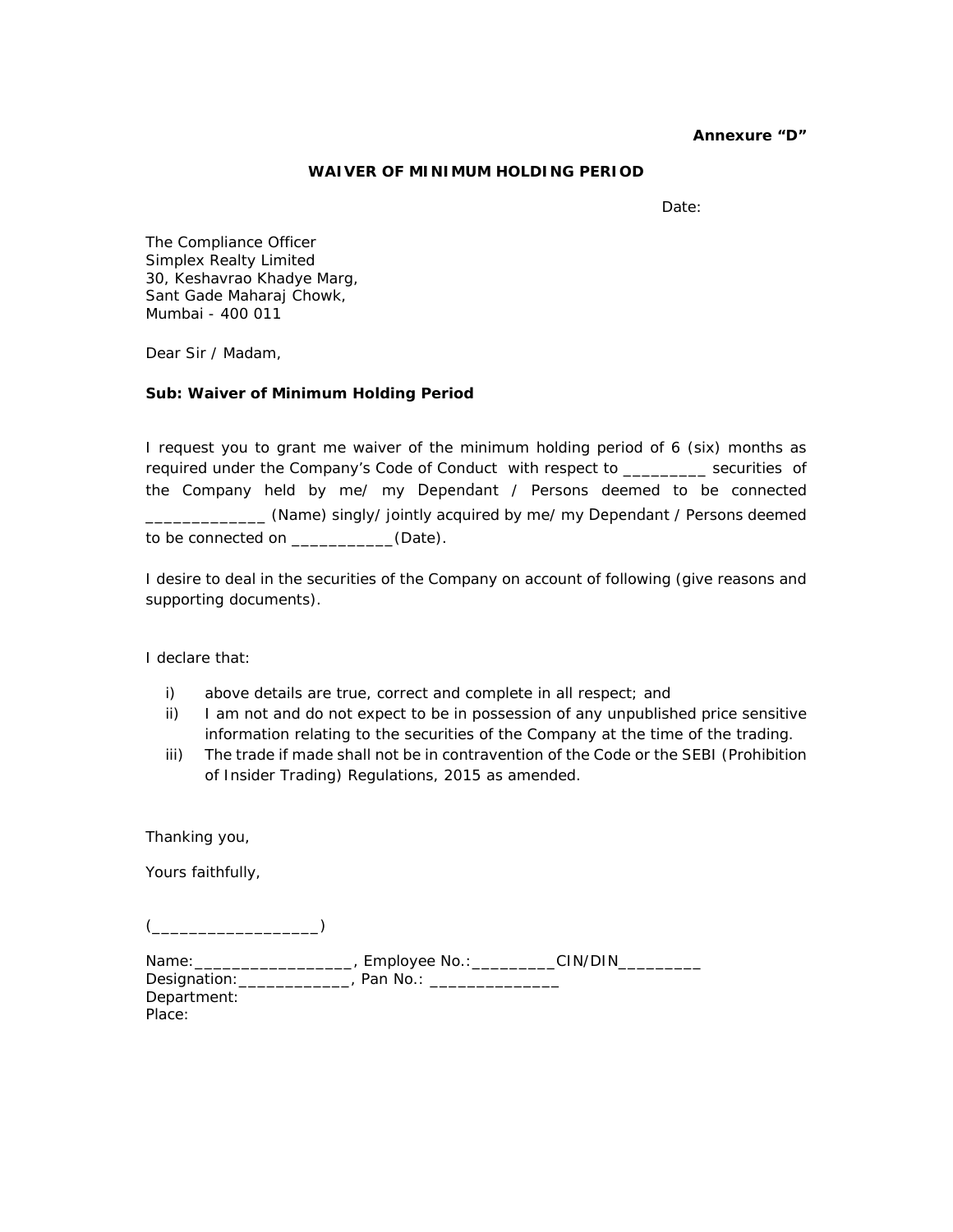**Annexure "E"** 

#### **REPORTING OF TRADE / TRANSACTION**

Date:

The Compliance Officer Simplex Realty Limited 30, Keshavrao Khadye Marg, Sant Gade Maharaj Chowk, Mumbai - 400 011

Dear Sir / Madam,

#### **Sub: Reporting of Trade/ Transaction**

I hereby give intimation pursuant to the Company's Code of Conduct and according to approval of pre-clearance dated \_\_\_\_\_\_\_\_\_\_, I have executed a trade / transaction on\_\_\_\_\_\_\_\_\_\_\_\_(date). The detail of said trade / transaction is as under:

| Type       | οf | No.<br>οf          | <b>Name</b> | οf | <b>Name</b><br>in | Average                  | & Client<br>DP.        |
|------------|----|--------------------|-------------|----|-------------------|--------------------------|------------------------|
| securities |    | <b>Securities</b>  | Company     |    | which             | <b>Gross</b>             | Price   ID / Folio No. |
|            |    | purchased<br>/Sold |             |    | Bought/Sold       | per<br><b>Securities</b> |                        |
|            |    |                    |             |    |                   | Contracted               |                        |
|            |    |                    |             |    |                   |                          |                        |
|            |    |                    |             |    |                   |                          |                        |

Further I enclose herewith copy of Contract Note for your ready reference.

I declare that the above information is correct and that no provision of the Code of Conduct and the Regulations have been violated while executing aforesaid trade / transaction.

I also declare that I have complied with the requirements of minimum period of 6 (six) months for entering into an opposite transactions in respect of said securities.

Or

According to approval of pre-clearance dated \_\_\_\_\_\_\_\_\_\_, I have not executed a trade / transaction due to \_\_\_\_\_\_\_\_\_\_\_\_\_\_\_\_\_\_(reason of non-trading).

I will take fresh pre-clearance for trades as and when I propose to trade in securities of the Company.

Yours faithfully,

| Name:                 | Employee No.: | CIN/DIN |
|-----------------------|---------------|---------|
| Designation:          | PAN No.:      |         |
| Department:<br>Place: |               |         |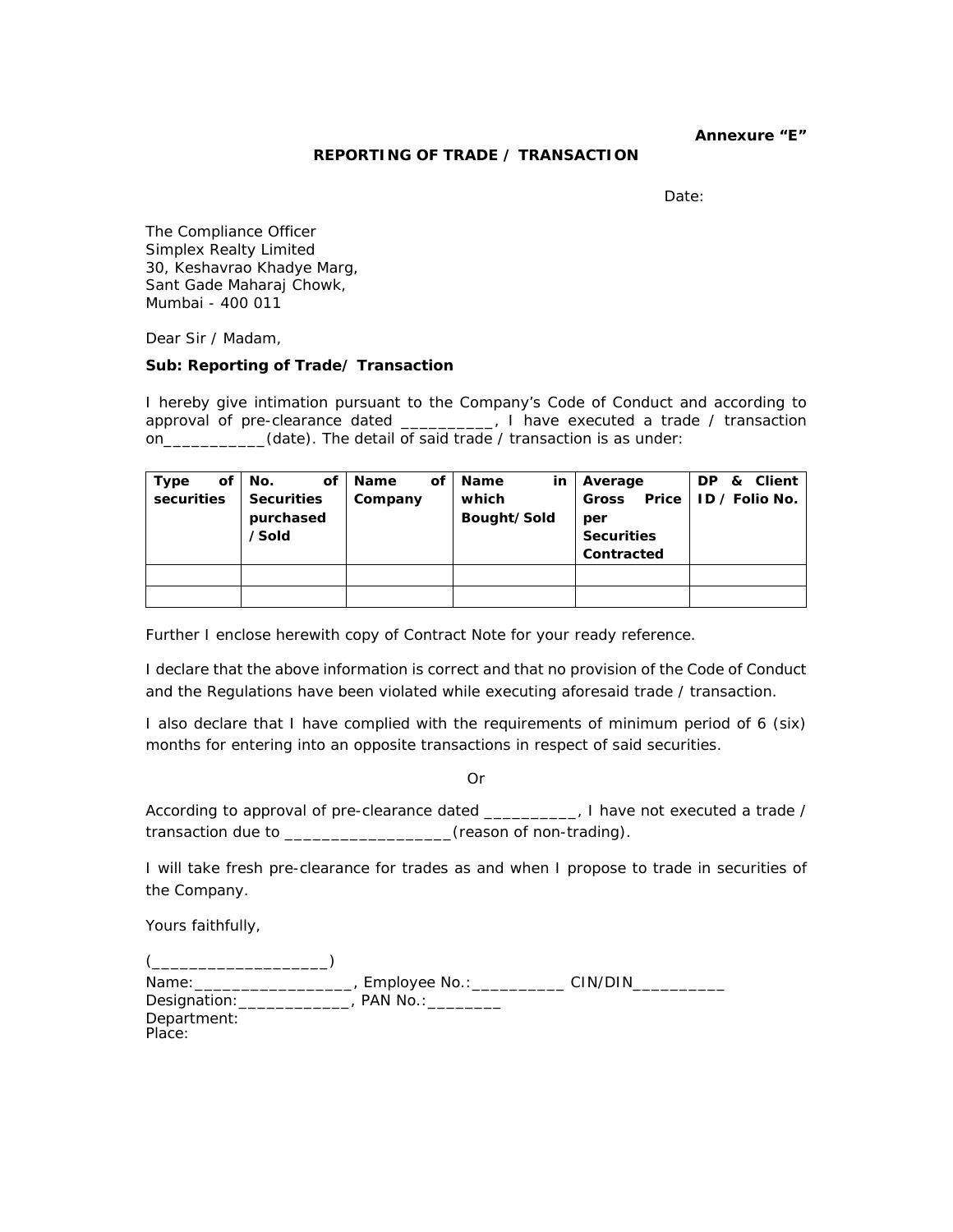### **FORM A**

## **Securities and Exchange Board of India (Prohibition of Insider Trading) Regulations, 2015 [Regulation 7 (1) (a) read with Regulation 6 (2)]**

Name of the Company: **Simplex Realty Limited**  ISIN of the Company: **INE 167H01014**

**Details of Securities held by Promoter, Key Managerial Personnel (KMP), Director and other such persons as mentioned in Regulation 6(2)** 

| Name, PAN<br>No., CIN/DIN<br>& address with<br>contact nos | <b>Category of Person</b><br>(Promoters/KMP /<br>Directors/immediate<br>relatives/others etc) | Securities held as on the<br>date of regulation coming<br>into force                                |     | % of<br>Shareholding | Open Interest of the Future<br>contracts held as on the date<br>of regulation coming into<br>force |                                        | Open Interest of the Option<br>contracts held as on the date<br>of regulation coming into<br>force |                                                   |  |
|------------------------------------------------------------|-----------------------------------------------------------------------------------------------|-----------------------------------------------------------------------------------------------------|-----|----------------------|----------------------------------------------------------------------------------------------------|----------------------------------------|----------------------------------------------------------------------------------------------------|---------------------------------------------------|--|
|                                                            |                                                                                               | Type of<br>security (For<br>eg. – Shares,<br>Warrants.<br>Convertible<br><b>Debentures</b><br>etc.) | No. |                      | Number of<br>units<br>(contracts * lot<br>size)                                                    | Notional<br>value in<br>Rupee<br>terms | Number of<br>units<br>(contracts *<br>lot size)                                                    | <b>Notional</b><br>value in<br><b>Rupee terms</b> |  |
|                                                            |                                                                                               |                                                                                                     |     |                      |                                                                                                    |                                        |                                                                                                    |                                                   |  |

*Note: "Securities" shall have the meaning as defined under regulation 2(1)(i) of SEBI (Prohibition of Insider Trading) Regulations, 2015 as amended.* 

Signature: Designation: Date: Place: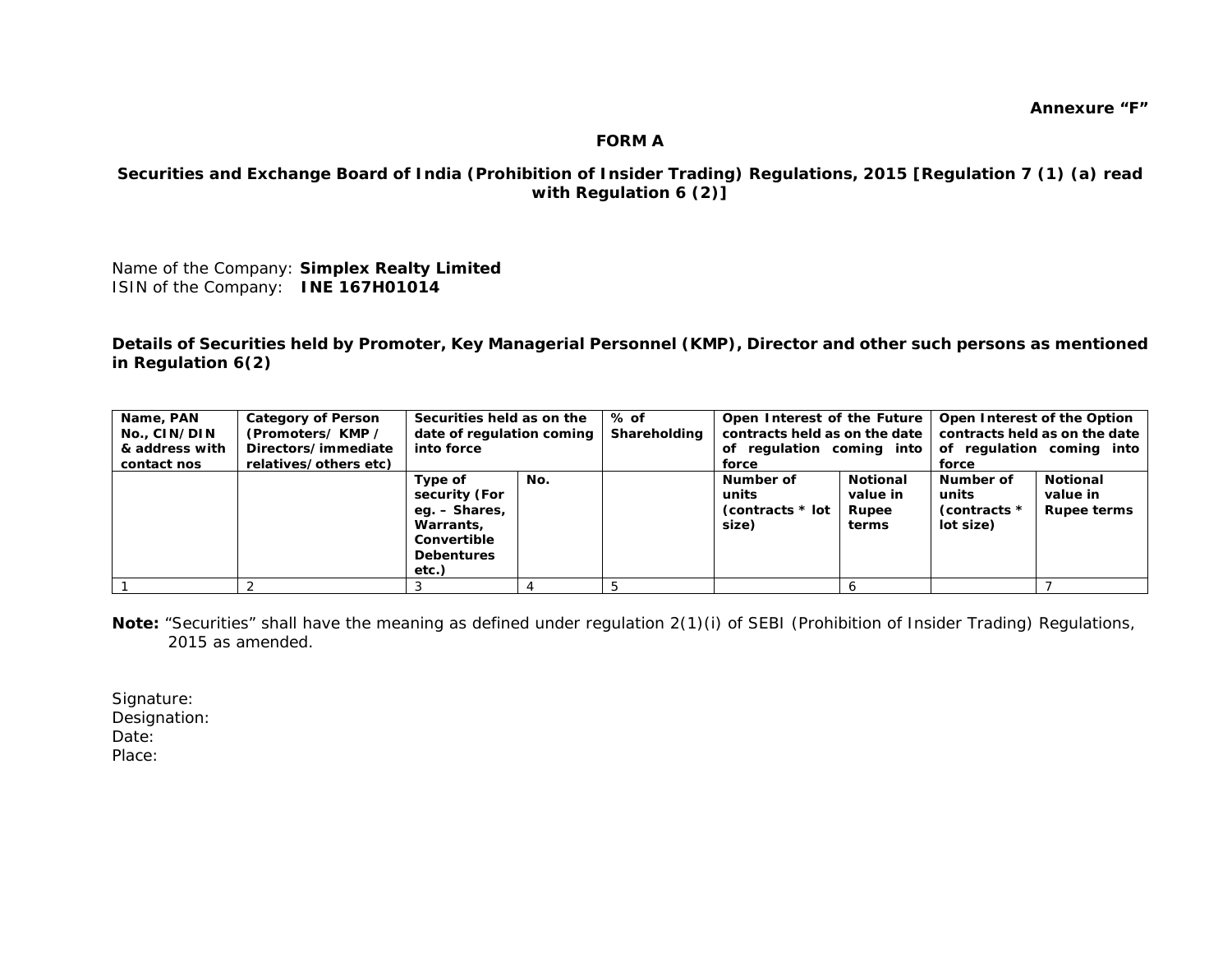## **FORM B**

## **Securities and Exchange Board of India (Prohibition of Insider Trading) Regulations, 2015 [Regulation 7 (1) (b) read with Regulation 6 (2)]**

Name of the Company: **Simplex Realty Limited**  ISIN of the Company: **INE 167H01014**

**Details of Securities held on appointment of Key Managerial Personnel (KMP) or Director or upon becoming a Promoter of a listed company and other such persons as mentioned in Regulation 6(2)** 

| Name, PAN<br>No.,<br>CIN/DIN<br>& address<br>with<br>contact<br>nos | <b>Category of Person</b><br>(Promoters/KMP /<br>Directors/immediate<br>relatives/others etc) | Date<br>οf<br>appointment<br>Director/<br>of<br><b>KMP OR Date</b><br>becoming<br>оf<br>Promoter | Securities held<br>at<br>the<br>time<br>οf<br>becoming<br>Promoter/<br>appointment<br>οf<br>Director / KMP |     | $%$ of<br>Shareholding | Open Interest<br>of the Future<br>contracts<br>held as on the<br>date<br>оf<br>regulation<br>coming<br>into<br>force |                                               | Open Interest of the Option<br>contracts held as on the date of<br>regulation coming into force |                                                       |  |
|---------------------------------------------------------------------|-----------------------------------------------------------------------------------------------|--------------------------------------------------------------------------------------------------|------------------------------------------------------------------------------------------------------------|-----|------------------------|----------------------------------------------------------------------------------------------------------------------|-----------------------------------------------|-------------------------------------------------------------------------------------------------|-------------------------------------------------------|--|
|                                                                     |                                                                                               |                                                                                                  | Type of<br>security (For<br>eg. – Shares,<br>Warrants,<br>Convertible<br><b>Debentures</b><br>etc.)        | No. |                        | Number of<br>units<br>(contracts *<br>lot size)                                                                      | <b>Notional</b><br>value in<br>Rupee<br>terms | Number of<br>units<br>(contracts *<br>lot size)                                                 | <b>Notion</b><br>al<br>value<br>in.<br>Rupee<br>terms |  |
|                                                                     |                                                                                               |                                                                                                  |                                                                                                            |     | h                      |                                                                                                                      |                                               |                                                                                                 | 8                                                     |  |

*Note: "Securities" shall have the meaning as defined under regulation 2(1)(i) of SEBI (Prohibition of Insider Trading) Regulations, 2015 as amended.* 

Signature: Designation: Date: Place: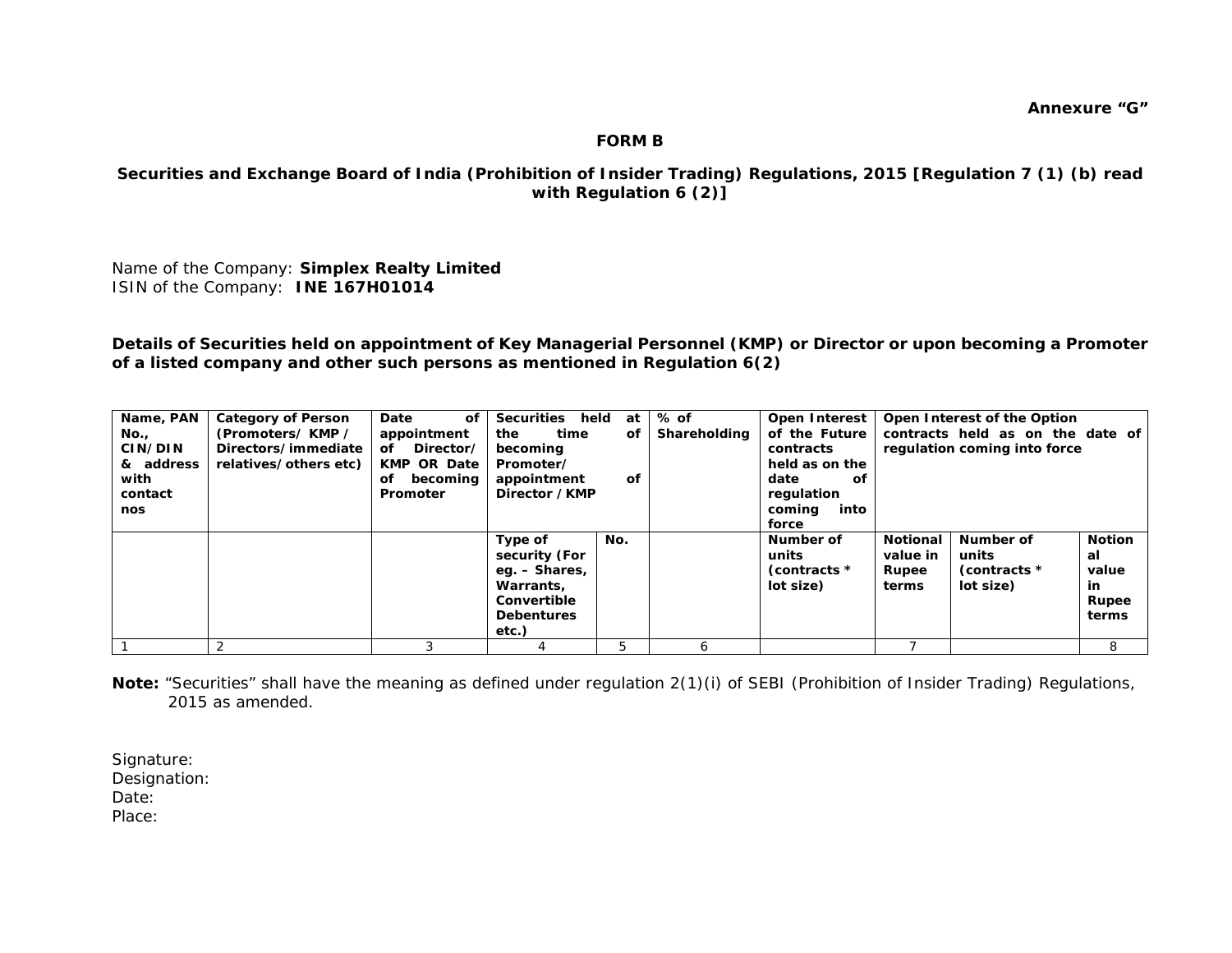#### **FORM C**

## **Securities and Exchange Board of India (Prohibition of Insider Trading) Regulations, 2015 [Regulation 7 (2) read with Regulation 6 (2)]**

Name of the Company: **Simplex Realty Limited** ISIN of the Company: **INE 167H01014**

**Details of change in holding of Securities of Promoter, Employee or Director of a listed company and other such persons as mentioned in Regulation 6(2)** 

| Nam<br>$e_{i}$<br><b>PAN</b><br>No.,<br>CIN/<br><b>DIN</b><br>&<br>addr<br><b>ess</b><br>with<br>cont<br>act<br>nos | Category<br>of Person<br>(Promote<br>rs/KMP/<br><b>Directors</b><br>/immedia<br>te<br>relatives/<br>others<br>etc) | <b>Securities</b><br>prior<br>acquisition/<br>disposal                                                                                 | held<br>to     | <b>Securities</b><br>acquired/<br>disposed                                                                  |         | %<br>ing                               | of<br>Sharehold             | nt<br>advice<br>/acqui<br>sition<br>οf<br>shares<br>of<br>shares<br>specify | Date of<br>allotme<br>sale | Date<br>οf<br>intima<br>tion to<br>compa<br>ny | Mode of<br>acquisition<br>(market<br>purchase/p<br>u<br><b>blic</b><br>rights/<br>preferential<br>offer / off<br>market/<br>Inter-se<br>transfer etc | <b>Trading in derivatives (Specify</b><br>type of contract, Futures or<br>Options etc) |                                                         | Excha<br>nge<br>on<br>which<br>the<br>trade<br>was<br>execu<br>ted |                                                         |    |
|---------------------------------------------------------------------------------------------------------------------|--------------------------------------------------------------------------------------------------------------------|----------------------------------------------------------------------------------------------------------------------------------------|----------------|-------------------------------------------------------------------------------------------------------------|---------|----------------------------------------|-----------------------------|-----------------------------------------------------------------------------|----------------------------|------------------------------------------------|------------------------------------------------------------------------------------------------------------------------------------------------------|----------------------------------------------------------------------------------------|---------------------------------------------------------|--------------------------------------------------------------------|---------------------------------------------------------|----|
|                                                                                                                     |                                                                                                                    | of<br>Type<br>security<br>(For<br>eg.<br>$\overline{\phantom{0}}$<br>Shares,<br>Warrants,<br>Convertible<br><b>Debentures</b><br>etc.) | N<br>O.        | of<br>Type<br>security<br>(For<br>eg.<br>Shares,<br>Warrants<br>,Converti<br>ble<br>Debentur<br>es<br>etc.) | N<br>О. | <b>Pre</b><br>tra<br>nsa<br>cti<br>on. | Pre-<br>tran<br>sact<br>ion | <b>Fr</b><br>$\mathbf{o}$<br>m                                              | To                         |                                                |                                                                                                                                                      | <b>Buy</b><br>Val<br>ue                                                                | <b>Number</b><br>of units<br>(contrac<br>t*lot<br>size) | Sell<br>Val<br>ue                                                  | <b>Number</b><br>οf<br>units<br>(contract<br>*lot size) |    |
|                                                                                                                     | $\overline{2}$                                                                                                     | 3                                                                                                                                      | $\overline{4}$ | 5                                                                                                           | 6       |                                        | 8                           | 9                                                                           | 10                         | 11                                             | 12                                                                                                                                                   | 13                                                                                     | 14                                                      | 15                                                                 | 16                                                      | 17 |

*Note: "Securities" shall have the meaning as defined under regulation 2(1)(i) of SEBI (Prohibition of Insider Trading) Regulations, 2015 as amended* 

Signature:

Designation:

Date:

Place: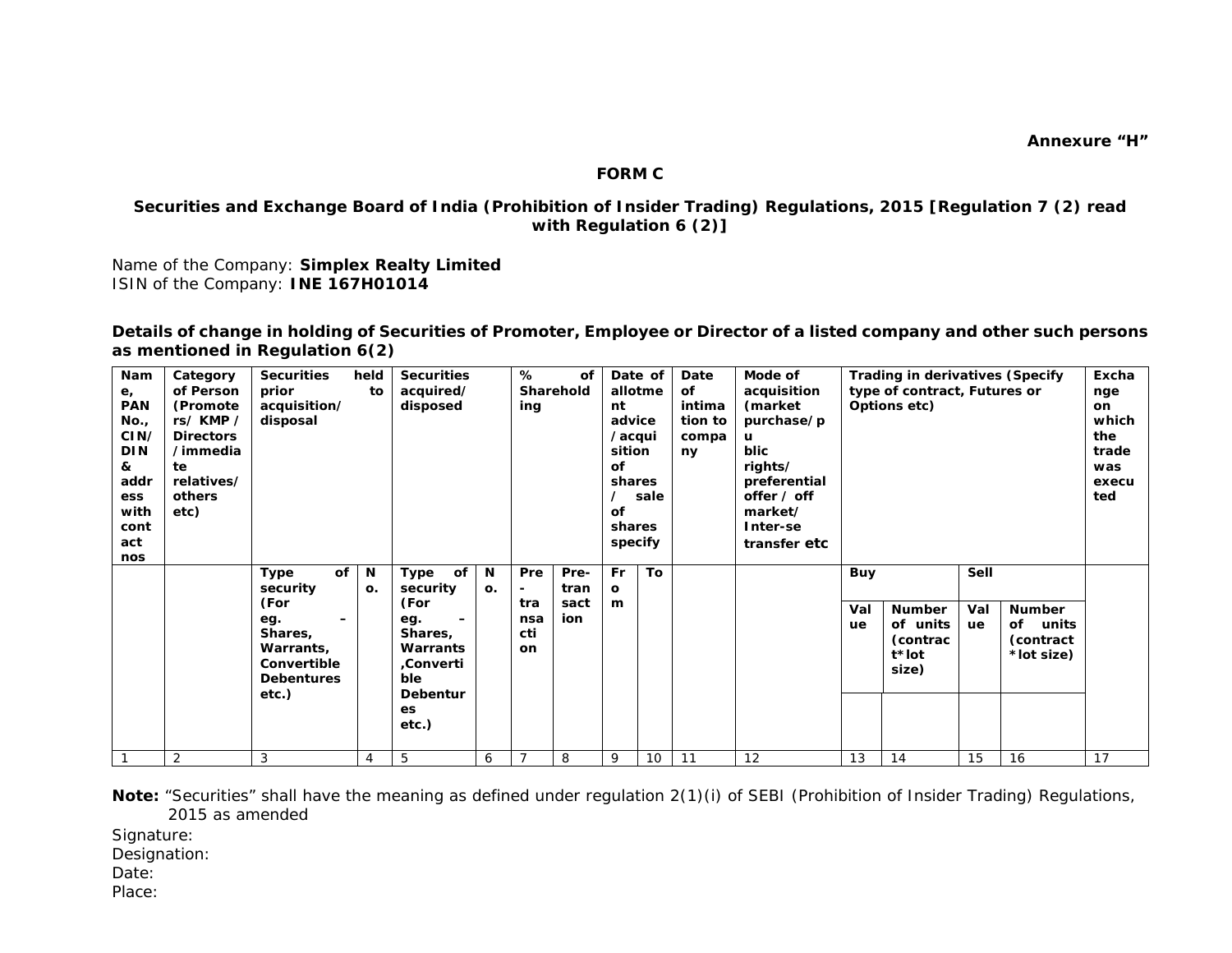## **FORM D**

## **Securities and Exchange Board of India (Prohibition of Insider Trading) Regulations, 2015 [Regulation 7 (3) – Transactions by Other connected persons as Identified by the Company**

*Note: "Securities" shall have the meaning as defined under regulation 2(1)(i) of SEBI (Prohibition of Insider Trading) Regulations, 2015.* 

Signature:

Designation:

Date:

Place: